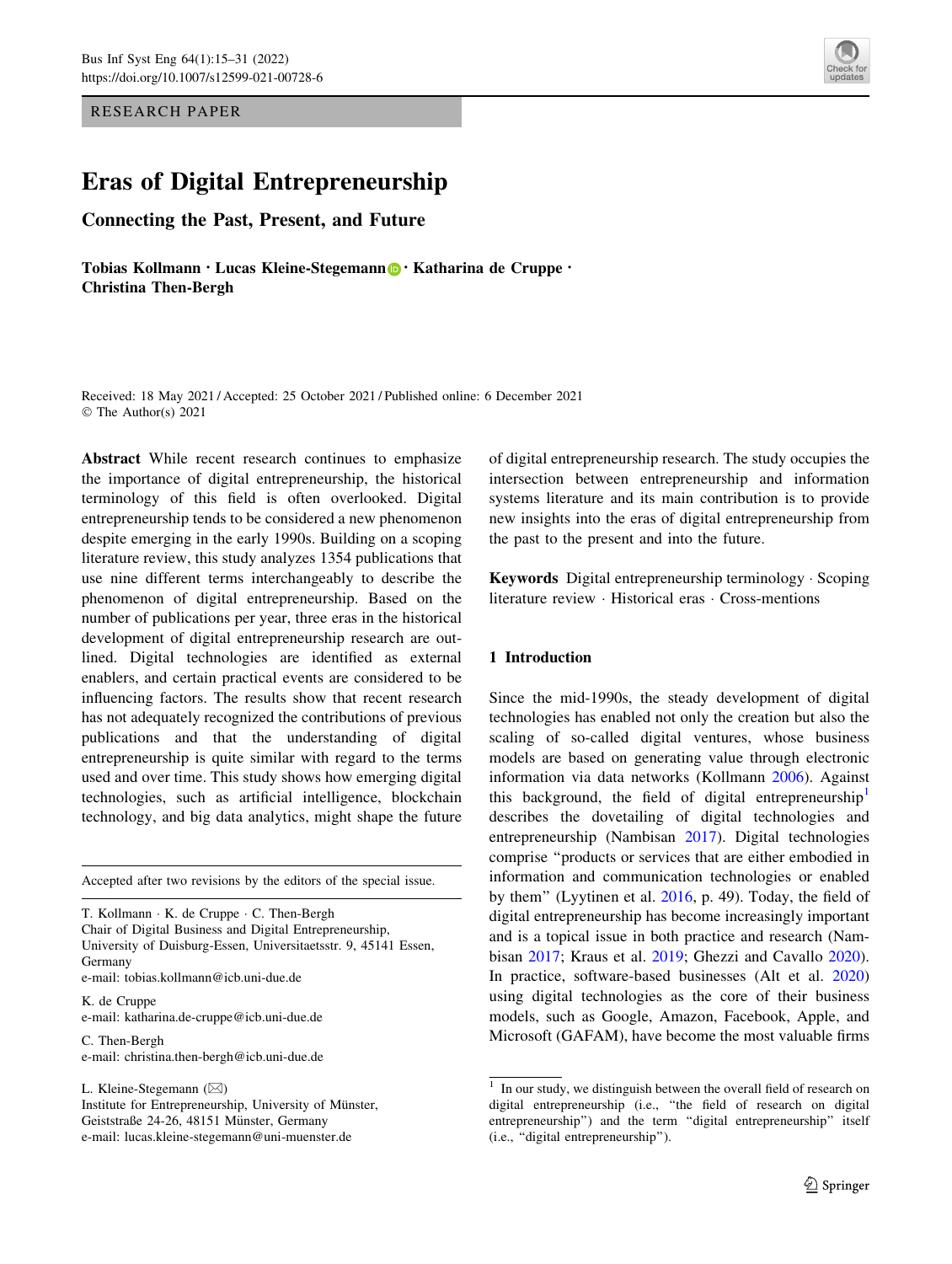in the world in terms of brand value and market capitalization (Murphy et al. [2020](#page-15-0); Swant [2020](#page-16-0)), underlining the importance of data and information as critical success factors (Weiber and Kollmann [1998;](#page-16-0) Kraus et al. [2019](#page-15-0)). Inspired by practical developments, such as the increasing value of the GAFAM firms, the relevance of the field of digital entrepreneurship also continues to grow in research, as shown by the number and quality of publications in highly ranked entrepreneurship and information systems journals (e.g., Ojala [2016](#page-15-0); Smith et al. [2017;](#page-16-0) Srinivasan and Venkatraman [2018](#page-16-0); Nambisan et al. [2019;](#page-15-0) Block et al. [2020\)](#page-13-0).

However, while there has been a pronounced interest in literature on the topic of digital entrepreneurship today, this area has its origin in the emergence of internet technology as the first relevant enabler of digital venture creation (Kollmann [1998;](#page-14-0) Kollmann et al. [2009](#page-14-0)). Early developments in internet technology prompted conceptual and empirical research into digital ventures (e.g., Poon and Swatman [1997;](#page-15-0) Kollmann [1998\)](#page-14-0). In this context, previous literature features several terms, including ''internet entrepreneurship," "e-entrepreneurship," and "techno-entrepreneurship,'' which have often been used as synonyms for ''digital entrepreneurship,'' leading to confusion over the years (Zaheer et al. [2019\)](#page-16-0). Nevertheless, most studies attempting to characterize this research field have overlooked the longitudinal evolution of terminology and focused on digital entrepreneurship in isolation, referring to it as if it were an emergent and barely researched field (e.g., Grégoire and Shepherd [2012;](#page-14-0) Kraus et al. [2019](#page-15-0)). This article problematizes the in-house assumption $<sup>2</sup>$  that digital</sup> entrepreneurship is a new phenomenon (Sandberg and Alvesson [2011](#page-16-0); Alvesson and Sandberg [2011,](#page-13-0) [2014](#page-13-0)) and explores its evolution. Accordingly, this study seeks to answer the following questions: (1) What is the terminological history of digital entrepreneurship and what role do digital technologies play in it? (2) How are the different terms in the field of research on digital entrepreneurship connected? (3) How have the definitions in the field of digital entrepreneurship changed over time? (4) What are the possible avenues for future research in digital entrepreneurship based on digital technologies?

Building on a scoping literature review (Templier and Paré  $2015$ ), we challenge the implication in the existing literature that digital entrepreneurship is a new phe-nomenon (e.g., Grégoire and Shepherd [2012](#page-14-0); Kraus et al. [2019](#page-15-0)). In the process, we demonstrate how the different terms around digital entrepreneurship have developed over time, enabled by innovative digital technologies and influenced by certain practical events since the early 1990s. We illustrate the role of digital technologies in entrepreneurship (Shen et al. [2018\)](#page-16-0) and show how the different terms are connected by analyzing cross-mentions among publications. Furthermore, we demonstrate how the phenomenon can be defined with reference to the terms used. We then illustrate whether and why these definitions have changed over time. Finally, we identify critical digital technologies that could be sources of new terms and thus enable future eras of digital entrepreneurship research.

We contribute to the literature on digital entrepreneurship in multiple ways (e.g., Davidson and Vaast [2010](#page-14-0); Nambisan [2017;](#page-15-0) Sussan and Acs [2017](#page-16-0); Block et al. [2020](#page-13-0)). First, we provide new insights into the history of today's digital entrepreneurship terminology based on the specific number of publications per term and year. We show that the publications that did most to drive the development of research on digital entrepreneurship appeared from the early 1990s, following the development and spread of relevant technologies, such as internet technology. Second, we outline the intensity of the connections among the different terms used most frequently within the field. We show that most publications rarely mention other terms, and only two pairs of terms mention each other slightly more often. In addition to exploring the use of terms, we delve deeper into their understanding, showing that they can be interpreted synonymously. Third, we show that some preliminary definitions have evolved over time, leading to the assumption that they reflected the same understanding over time. Therefore, we try to establish box-changing research, motivating other scholars to ''reach [] outwards for new ideas, theories, and methods'' (Alvesson and Sandberg [2014](#page-13-0), p. 980) and integrate further terms into their research. Fourth, we provide new insights into the future of digital entrepreneurship research. Specifically, we demonstrate that, among others, artificial intelligence, blockchain technology, and big data analytics might be future digital technologies capable of facilitating numerous new research opportunities and shaping the terms used in the research field of digital entrepreneurship.

## 2 Method

This study uses a scoping literature review to identify the full extent, range, and nature of the available literature on the topic (Paré et al. [2015](#page-15-0); Schryen et al. [2020](#page-16-0)). The process thus illuminates the historical development of the field of digital entrepreneurship and its terminology. Drawing on the methodological strategy of Arksey and O'Malley ([2005\)](#page-13-0) and

<sup>2</sup> Problematization challenges ''the assumptions that underlie not only others' but also one's own theoretical position and, based on that, to construct novel research questions'' (Alvesson and Sandberg [2011,](#page-13-0) p. 252). In-house assumptions are those that ''exist within a particular school of thought in the sense that they are shared and accepted as unproblematic by its advocates'' (Alvesson and Sandberg [2011,](#page-13-0) p. 254).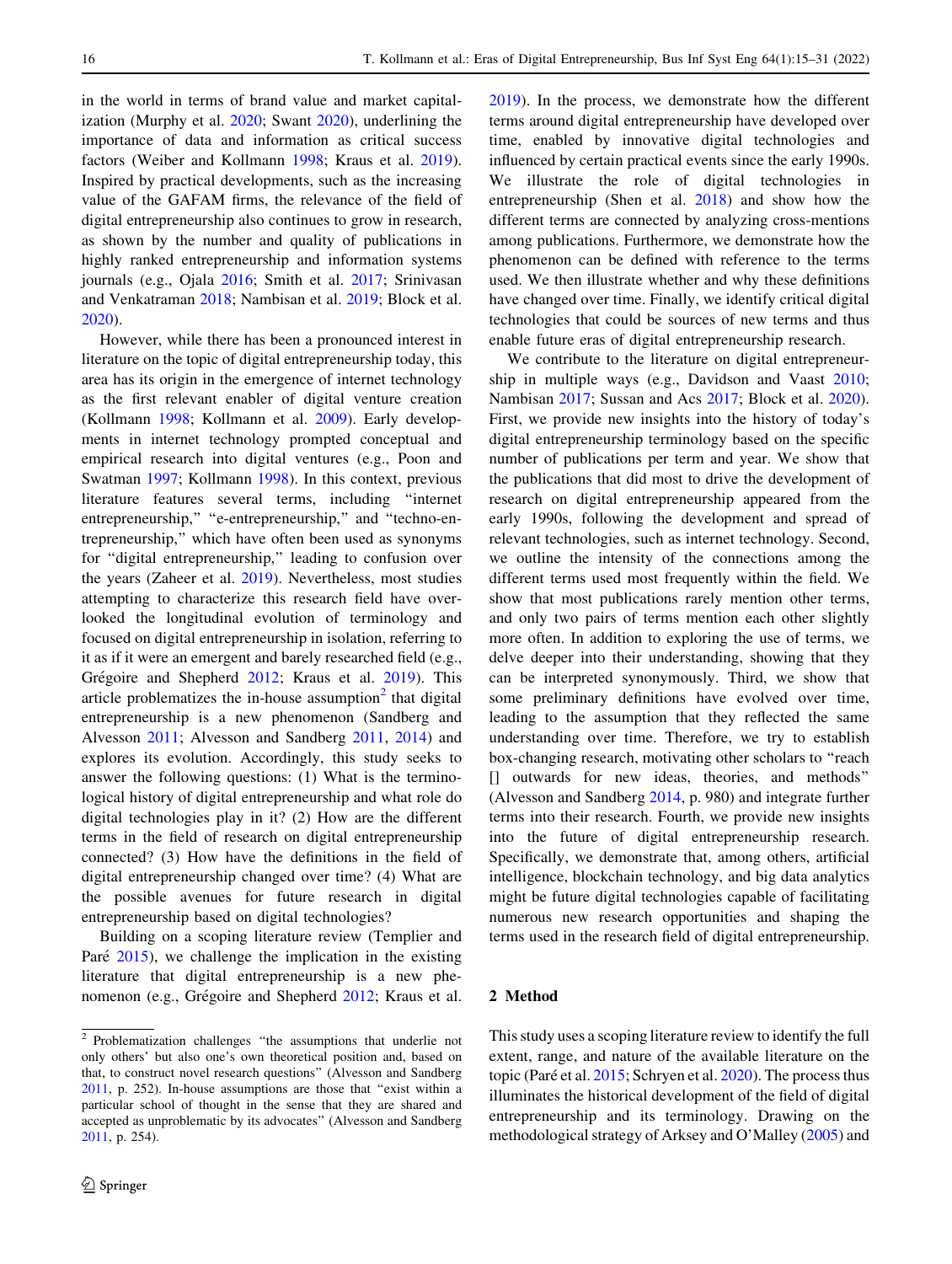Templier and Paré  $(2015)$  $(2015)$ , this scoping literature review can be divided into three overarching phases in terms of (1) planning, (2) conducting, and (3) reporting. The method is intended to ensure transparency and reproducibility (Fisch and Block [2018;](#page-14-0) Keding [2021\)](#page-14-0), which are the most important elements of a trustworthy literature review (Cram et al. [2020\)](#page-14-0). The three steps are described below.

First, as different terms have been used synonymously to describe digital entrepreneurship, resulting in confusion (Matlay [2004](#page-15-0); Zaheer et al. [2019](#page-16-0)), we ensured our analysis included multiple search terms so as to cover the entire field. Several pilot searches and exploratory readings revealed the most important terms in the field of digital entrepreneurship to be ''e-entrepreneurship,'' ''digital entrepreneurship,'' ''virtual entrepreneurship,'' ''online entrepreneurship,'' ''cyber entrepreneurship,'' ''internet entrepreneurship,'' ''IT entrepreneurship," "e-commerce entrepreneurship," and ''techno-entrepreneurship.''

Second, we obtained our data by focusing on the most important databases in the entrepreneurship literature, such as Business Source Premier via EBSCO host and Scopus (Kraus et al. [2020\)](#page-15-0). To ensure we identified every publication that used any of the aforementioned terms in the field of digital entrepreneurship, we considered different spellings and abbreviations. Table [1](#page-3-0) illustrates the search terms applied to the titles, abstracts, keywords, and/or subjects of the publications. Using asterisks, we included words that contained not only the term ''entrepreneur'' but also ''entrepreneurial'' or ''entrepreneurship,'' as these words also covered the topic. This search led to a total of 1723 publications. Unlike more traditional systematic literature reviews (e.g., Kraus et al. [2019;](#page-15-0) Zaheer et al. [2019](#page-16-0)), our scoping literature review focuses on the breadth of the literature rather than the depth of coverage (Paré et al. [2015\)](#page-15-0). Therefore, our dataset includes all types of publications (e.g., articles, conference papers, book chapters, reviews, and interviews) that used any of the aforementioned terms regardless of the publication's focus and any quality assessment, such as journal ranking (Anderson et al. [2008\)](#page-13-0). We filtered those publications according to criteria that should ensure the trustworthiness of the dataset and its relevance to the research questions (Templier and Paré [2015;](#page-16-0) Cram et al. [2020](#page-14-0)). In particular, we analyzed how prominent a term is in research during a particular period to determine trends in the historical development of digital entrepreneurship. Subsequently, we excluded all publications that were not written in English or published before 1970 because the underlying internet technology that represents one of the cornerstones of digital entrepreneurship did not exist prior to that date (Schatz and Hardin [1994](#page-16-0)). That process led to 1684 remaining publications. Then, we excluded all existing duplicates for the different terms, leaving a total of 1531 publications. Finally, two authors scanned all titles, abstracts, keywords, and subjects independently to establish the correct use of the terms mentioned above (Paré et al.  $2015$ ). They reviewed whether the search terms were mentioned at least once in every publication and referred to the overarching topic of digital entrepreneurship. That review encompassed, for example, ensuring that the term "it entrepreneur\*" referred to "information technology'' in combination with ''entrepreneurship,'' rather than a random combination of the words "it" and "entrepreneurship" in general. The final sample comprises 1354 publications produced between  $1990<sup>3</sup>$  $1990<sup>3</sup>$  and 2020. Table 1 illustrates the steps undertaken and the precise number of publications connected to each keyword after the consecutive analysis steps.

Third, we focused on analyzing and synthesizing the data (Templier and Paré  $2015$ ) to present new insights into the history of digital entrepreneurship in a meaningful way (Jesson et al. [2011](#page-14-0)). We examined the number of publications for each term per year from 1990 to 2020 to understand in which period a specific term was particularly important. Likewise, we identified digital technologies that took on the specific role of enablers for the field of digital entrepreneurship, as well as important practical events that influenced the number of publications. We then matched the number of publications per term with such digital technologies and practical events to show the historical development of digital entrepreneurship along a timeline (see Fig. [1](#page-4-0)). We also created a net with bubbles positioned chronologically to represent the relevant terms and to illustrate when most publications containing them appeared by year. The size of the bubbles reflects the total number of citations of the respective term field to convey the relevance of those terms to research (Massaro et al. [2016](#page-15-0)). That number of citations was based on Google Scholar, which offered the only means of identifying up-to-date citations for all articles (Stewart and Cotton [2013](#page-16-0)). Next, we counted how often publications using one term (e.g., "digital entrepreneurship") mentioned other terms (e.g., "e-entrepreneurship") within their titles, abstracts, keywords, subjects, and/or references. We show how the different terms in the field of digital entrepreneurship are connected using arrows between the bubbles, with the size of the arrowheads reflecting on the number of cross-mentions (see Fig. [2\)](#page-7-0).

Furthermore, we attempted to generate further insights into the understanding of the phenomenon over time. Accordingly, we selected the top ten publications per term with the most Google Scholar citations, as this allowed us to generate actuality and comprehensiveness

<sup>3</sup> Although internet technology was introduced as early as 1970, it did not become fully accessible to the general population until the early 1990s. This appears to explain why despite searching from 1970 we did not find the first publications until 1990.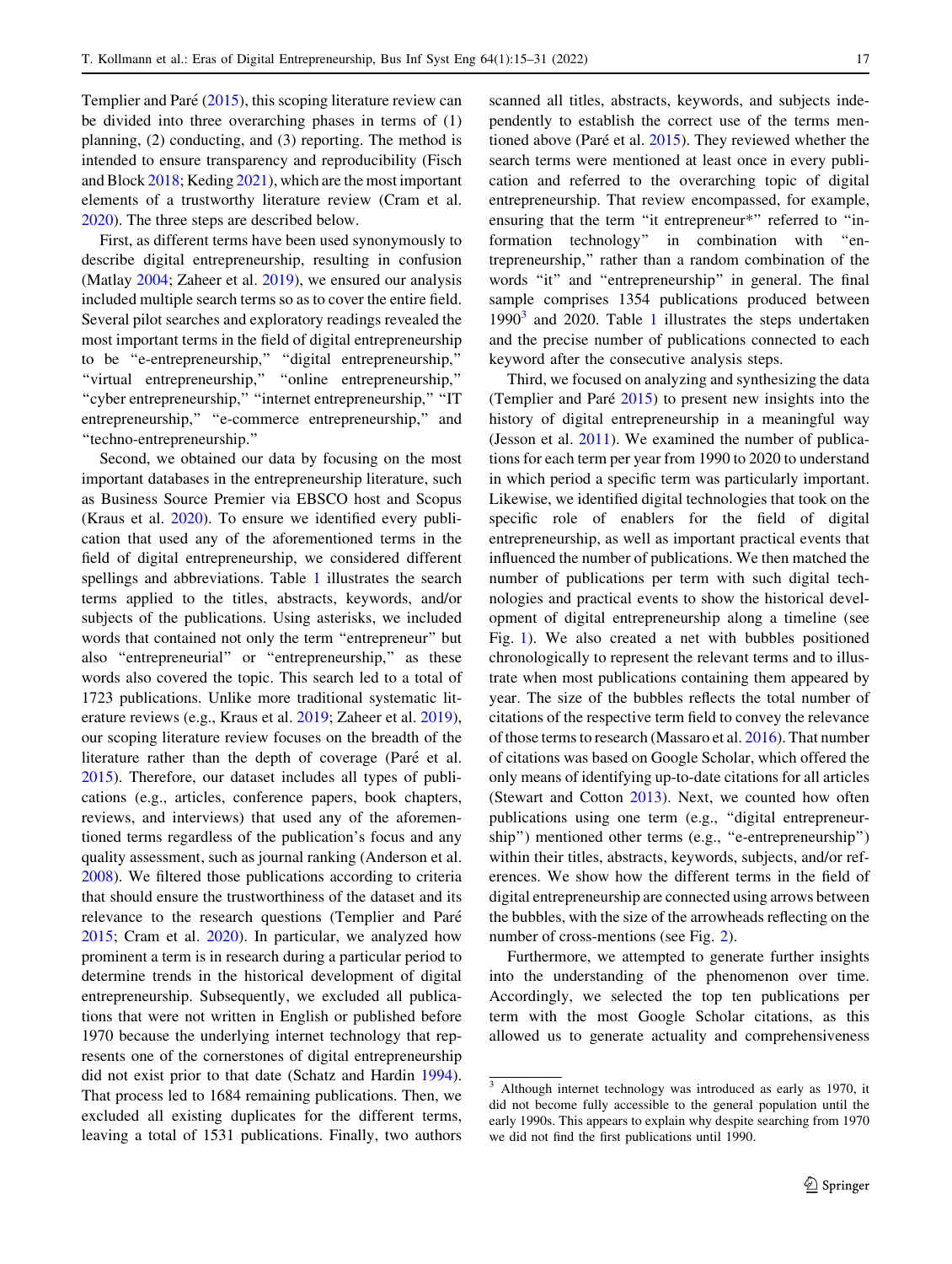| Terms                                                                  | Database                      | Number of publications after each filtering step            |                                               |                               |                                                                |  |  |
|------------------------------------------------------------------------|-------------------------------|-------------------------------------------------------------|-----------------------------------------------|-------------------------------|----------------------------------------------------------------|--|--|
|                                                                        |                               | Term in the titles, abstracts,<br>keywords, and/or subjects | Language: english;<br>timeframe:<br>1970-2020 | Exclusion<br>of<br>duplicates | Scanning of titles,<br>abstracts, keywords, and/or<br>subjects |  |  |
| "e-entrepreneur*" OR "electronic<br>entrepreneur*"                     | <b>EBSCO</b><br>and<br>Scopus | 185                                                         | 181                                           | 167                           | 86                                                             |  |  |
| "digital entrepreneur*"                                                | <b>EBSCO</b><br>and<br>Scopus | 383                                                         | 363                                           | 311                           | 306                                                            |  |  |
| "virtual entrepreneur*"                                                | <b>EBSCO</b><br>and<br>Scopus | 42                                                          | 39                                            | 34                            | 33                                                             |  |  |
| "online entrepreneur*"                                                 | <b>EBSCO</b><br>and<br>Scopus | 129                                                         | 128                                           | 110                           | 101                                                            |  |  |
| "cyber entrepreneur*" OR<br>"cyberentrepreneur*" OR<br>"cyberpreneur*" | <b>EBSCO</b><br>and<br>Scopus | 35                                                          | 35                                            | 32                            | 25                                                             |  |  |
| "internet entrepreneur*" OR "net<br>entrepreneur*"                     | <b>EBSCO</b><br>and<br>Scopus | 489                                                         | 486                                           | 465                           | 454                                                            |  |  |
| "it entrepreneur*"                                                     | <b>EBSCO</b><br>and<br>Scopus | 147                                                         | 145                                           | 133                           | 93                                                             |  |  |
| "e-commerce entrepreneur*"                                             | <b>EBSCO</b><br>and<br>Scopus | 68                                                          | 68                                            | 59                            | 49                                                             |  |  |
| "techno-entrepreneur*" OR<br>"technopreneur*"                          | <b>EBSCO</b><br>and<br>Scopus | 245                                                         | 239                                           | 220                           | 207                                                            |  |  |
| final sample                                                           |                               | 1723                                                        | 1684                                          | 1531                          | 1354                                                           |  |  |

<span id="page-3-0"></span>Table 1 Number of publications per keyword

(Stewart and Cotton [2013](#page-16-0)) and assume that these articles were the most relevant in the respective periods (Massaro et al. [2016\)](#page-15-0). We chose ten publications for each term because we wanted to equally cover every term and include every possible understanding of the phenomenon. The number ten was chosen to encompass publications cited more than 100 times, leading to a sub-set that covers more than half of all citations of the entire dataset (67 percent). We then scanned each of those publications for definitions of the phenomenon, checked whether the terms could be interpreted synonymously with regard to their definition of digital entrepreneurship, and then sorted them chronologically. As many articles did not provide any definitions, our set of articles was reduced by half. Subsequently, we arranged seven of the top definitions as examples to explain the historical development of the understanding of digital entrepreneurship. We chose the seven definitions because they had the most citations on Google Scholar and covered 20 percent of the total citations of our sample while being representative of the definitions during their time. Building on this, we identified links to the number of publications over time and also cross-mentions to provide a distinctive but comprehensive assessment of the understanding of the phenomenon.

Finally, we examined how the research field of digital entrepreneurship might evolve in the future based on the current literature (Schryen [2013](#page-16-0); Recker et al. [2019](#page-15-0)). To do so, we analyzed relevant calls for papers and special issues (Block et al. [2020;](#page-13-0) Berger et al. [2021\)](#page-13-0), as well as articles with suggestions for future research in the field of digital entrepreneurship (Recker and von Briel [2019](#page-15-0); von Briel et al. [2021\)](#page-16-0). We identified, among others, three major developments – artificial intelligence, blockchain technology, and big data analytics – that might lead to new research opportunities and could influence the terms used in future digital entrepreneurship research. For this reason, we searched top-tier journals in the fields of information systems, entrepreneurship, and general/strategic management<sup>4</sup> for the following word combinations (Steininger [2019](#page-16-0)): ''artificial intelligence'' AND ''entrepreneur\*,''

 $4\overline{ }$  We included only articles from peer-reviewed journals having the minimum VHB-Jourqual 3 rating of ''B.'' Jourqual 3 is a magazine ranking published by the German Academic Association for Business Research. It can be accessed online at <http://www.vhbonline.org> (retrieved on September 9th, 2021).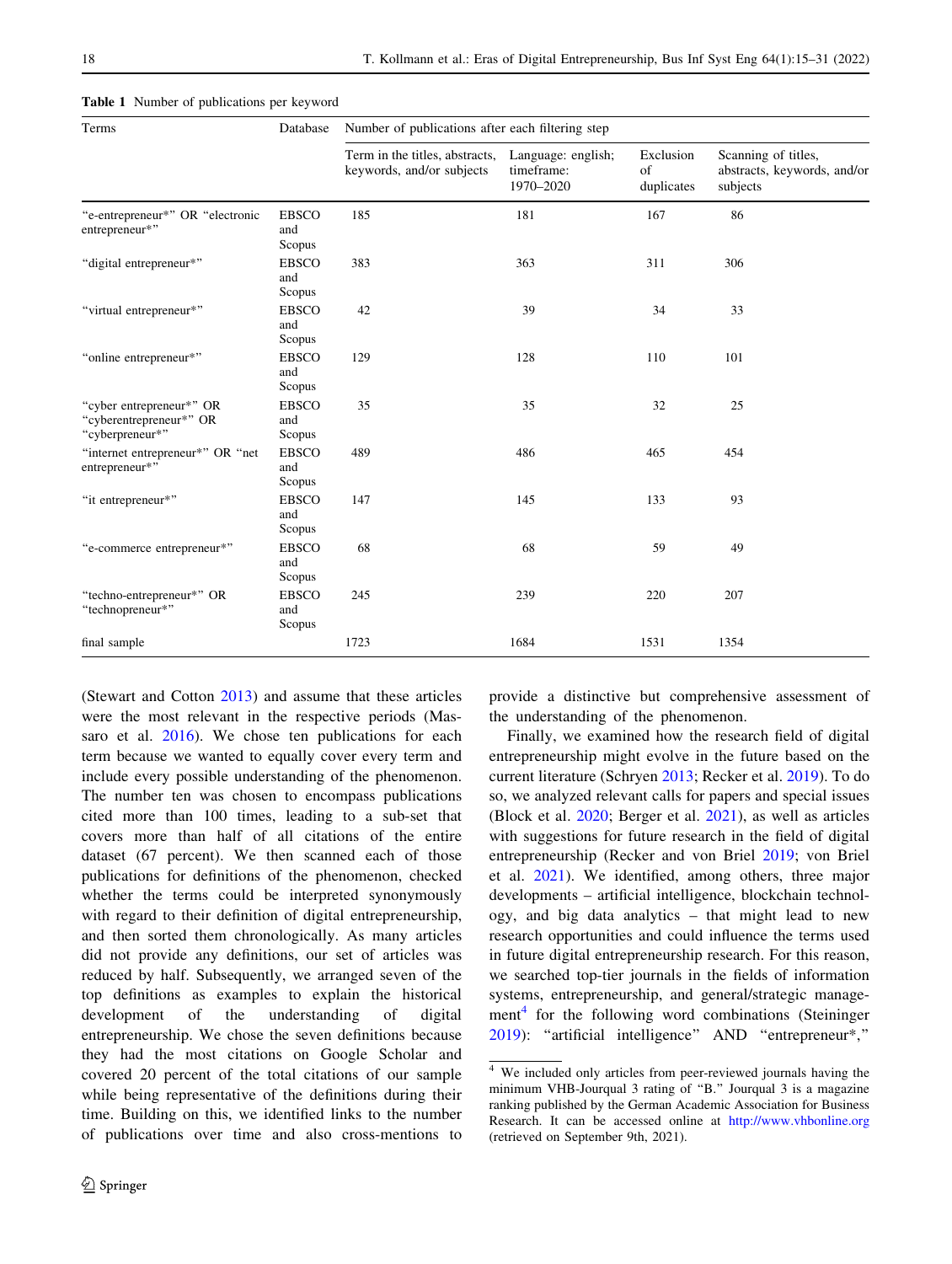<span id="page-4-0"></span>''blockchain'' AND ''entrepreneur\*,'' and ''big data analytics'' AND ''entrepreneur\*.'' We considered articles published only since 2016 to accord with the starting point of the last identified era in this article – the Expansion-Era – and thus the beginning of future digital entrepreneurship research. We checked all articles for content fit and identified 37 articles, providing important insights into possible future eras of digital entrepreneurship.

# 3 Eras of Digital Entrepreneurship: Historical Development

Nambisan [\(2017](#page-15-0)) states that digital entrepreneurship describes ''the intersection between digital technologies and entrepreneurship'' (p. 1029) and addresses the creation and scaling of digital ventures, whose business model is based on generating value through electronic information via data networks (Kollmann [2006](#page-14-0)). Accordingly, it is a field instigated by the advent of internet technology and has a long history. This study identifies three eras in the historical development of digital entrepreneurship: the Seed-Era (1990–2000), the Startup-Era (2001–2015), and the Expansion-Era (2016–20xx). Every identified era is enabled by innovations in digital technologies and influenced by particular practical events that can explain certain peaks in the number of publications within an era. Figure 1 summarizes the number of publications per term matched with the respective digital technologies and practical events.

## 3.1 The Seed-Era (1990-2000)

The Seed-Era marks the beginning of historical development in the field of digital entrepreneurship and is primarily characterized by the establishment of internet technology. After about 20 years of development, this technology was finally accessible to the general populace in 1993 (Schatz and Hardin [1994](#page-16-0)). The fundamental advantages of internet technology, especially in terms of efficiency and effectiveness (Weiber and Kollmann [1998](#page-16-0)), enabled a wide range of entrepreneurial opportunities through ''doing business electronically'' (European Commission [1997,](#page-14-0) p. 2). The first developments in the field of the ''internet economy'' (Feindt et al. [2002,](#page-14-0) p. 51) were accompanied by emerging research on these topics (Kollmann [1998\)](#page-14-0). The first terms to describe the impact of internet technology on the field of entrepreneurship were ''virtual entrepreneurship,'' used in the publications of Henricks in 1993 ([1993b,](#page-14-0) [a](#page-14-0)), and "digital entrepreneurship,'' used by Rosenbaum and Cronin [\(1993](#page-16-0)). Other terms, such as ''internet entrepreneurship'' (e.g., Crawford [1994\)](#page-14-0)



Fig. 1 The history of digital entrepreneurship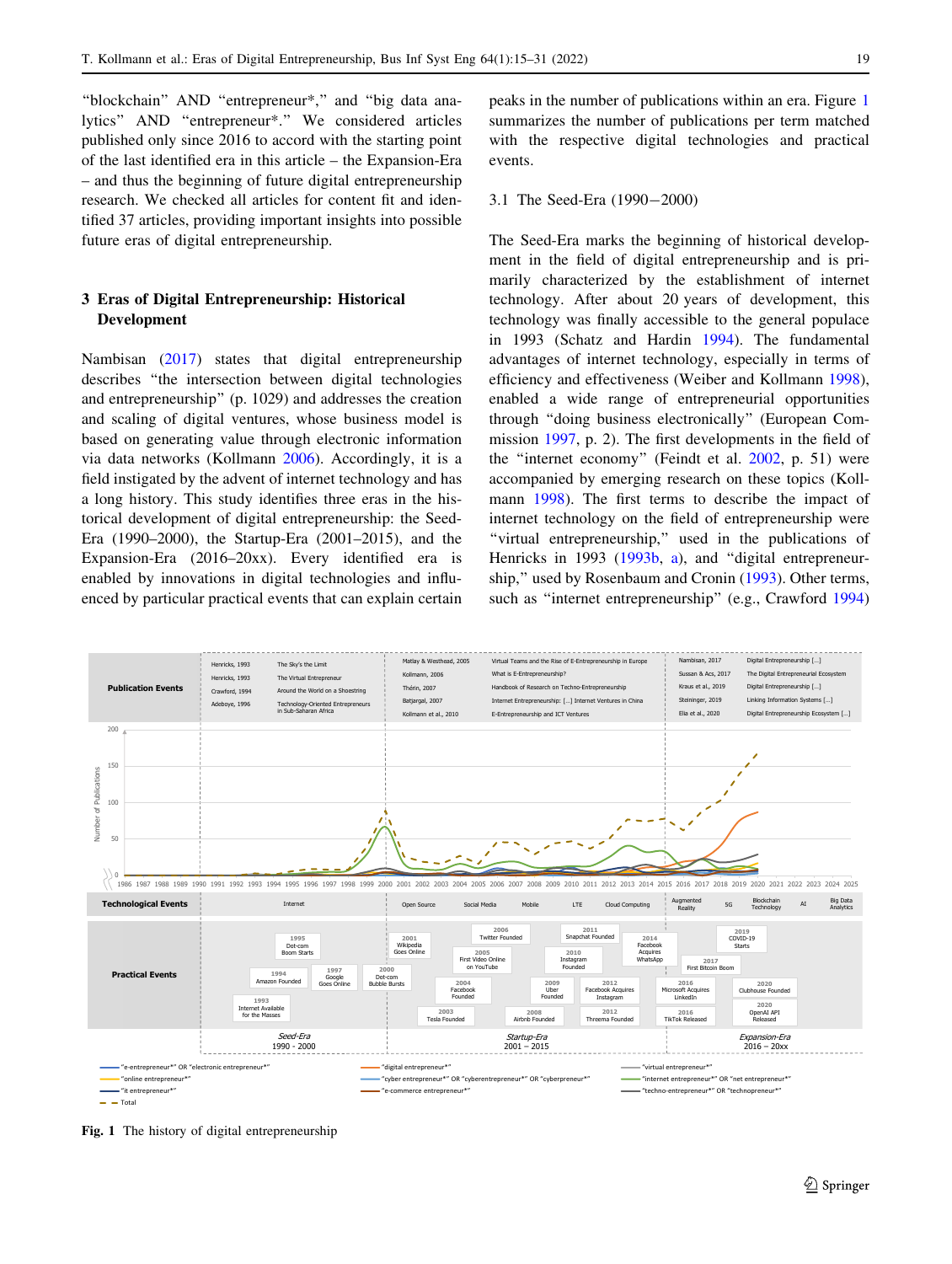and ''technopreneurship'' (e.g., Adeboye [1996\)](#page-13-0), were also used. The appearance of those terms shows that certain pioneers planted the seed – giving this era its name – for this field of research. However, during this period, no term could acquire far-reaching acceptance.

By the late 1990s, the initial opportunities provided by the Internet had been explored, and new business opportunities had emerged (Kollmann [1998\)](#page-14-0). Both practitioners and theorists were confident then, referring to the start of a "promising revolution" (Kollmann [1998](#page-14-0), p. 44). Therefore, the new economy was defined by the emergence of ever more companies creating electronic value through information via data networks (Weiber and Kollmann [1998](#page-16-0); Shapiro et al. [1999;](#page-16-0) Amit and Zott [2000;](#page-13-0) Kollmann et al. [2016\)](#page-14-0) including Amazon and Google by the late 1990s. Rather than relying on business models built on traditional value chains (Porter [2001\)](#page-15-0), these companies understood at an early stage the potential of business models built on electronic value (Amit and Zott [2001](#page-13-0)), leading to the socalled dot-com boom (Senn [2000;](#page-16-0) Ofek and Richardson [2003\)](#page-15-0).

However, in 2000, the dot-com bubble burst (McFedries [2002\)](#page-15-0), causing investors to lose the money they had staked on the share prices of Internet companies continuing to rise (Zook [2008\)](#page-16-0). In research, the overall peak of publications was reached during the same year with a total of 89 publications, 67 of which used the term ''internet entrepreneurship'' (see Fig. [1\)](#page-4-0). This peak also marked the end of the Seed-Era as the number of publications reached a turning point. The most frequently used term during the Seed-Era was ''internet entrepreneurship'' (in 115 out of 163 publications), corresponding to the availability of internet technology that made research in this field possible in the first place. This finding further reinforces how internet technology shaped this era.

## 3.2 The Startup-Era (2001–2015)

The Startup-Era is one of transition that saw the emergence of many new ways of using internet technology. Examples include new digital technologies, such as open source, social media platforms, mobile, LTE, and cloud computing. After a short recovery period following the bursting of the dot-com bubble, users quickly accepted the new market developments, while new platforms offered them not only more ways to interact with one another via electronic data networks (Cormode and Krishnamurthy [2008;](#page-14-0) Kollmann et al. [2016](#page-14-0)) but also the option to take a more active part in

the Internet and share almost all forms of data (Richter et al. [2017\)](#page-15-0).

In research, the beginning of the Startup-Era was initially characterized by a significant reduction in publications, most likely owing to the collapse of the dot-com bubble. During the entire era, the number of publications increased only very slowly, and the publication peak of 89 publications in 2000 was never achieved. The analysis of terms used during this second era (15 years in total) shows that the term ''internet entrepreneurship'' remained the most used (mentioned in 274 out of 631 publications in total); however, other terms, such as ''technopreneurship'' (88 publications) and ''e-entrepreneurship'' (59 publications), were gaining traction. Such usage of multiple terms during the era, in the sense of an identification phase, reflects the status quo in practice.

The various terms used in publications in the Startup-Era (e.g., "internet entrepreneurship," "e-entrepreneurship,'' or ''technopreneurship'') mainly focused on the digitalization of business processes (e.g., value chains), business models (e.g., Veit et al. [2014](#page-16-0)), and business environments (Kollmann [2006;](#page-14-0) Thérin [2007](#page-16-0)). In this context, research increasingly considered the interconnectivity and networks between actors (e.g., Matlay and Westhead [2005](#page-15-0); Gruber and Henkel [2006;](#page-14-0) Steinberg [2006](#page-16-0); Batjargal  $2007$ ; Häsel et al.  $2010$ ). This also reflected a development in practice – the increase in the involvement of users with the Internet (Provost and Fawcett [2013](#page-15-0)).

Compared to the Seed-Era, the Startup-Era was characterized by a partial rethinking. In research, discourse on the role of new opportunities, such as open-source software based on internet technology, especially in the field of entrepreneurship, slowly increased. An example was Gruber and Henkel ([2006\)](#page-14-0) reflecting on how the domain of open-source software would affect new venture creation processes. Other studies addressed similar aspects (e.g., Zutshi et al. [2006;](#page-16-0) von Kortzfleisch et al. [2010](#page-16-0)). However, research on the impact of digital technologies and the new possibilities they engendered remained scarce. Even highly ranked academic journals did not publish articles dealing with this topic, which is why studies increasingly appeared in practice-oriented handbooks (e.g., Thérin [2007;](#page-16-0) Kollmann et al. [2010](#page-14-0)).

While the Seed-Era was marked by the domination of the term "internet entrepreneurship," there was no such clearly dominant term during the Startup-Era. This result corresponds with the finding that internet technology and its various emerging opportunities remained the focus,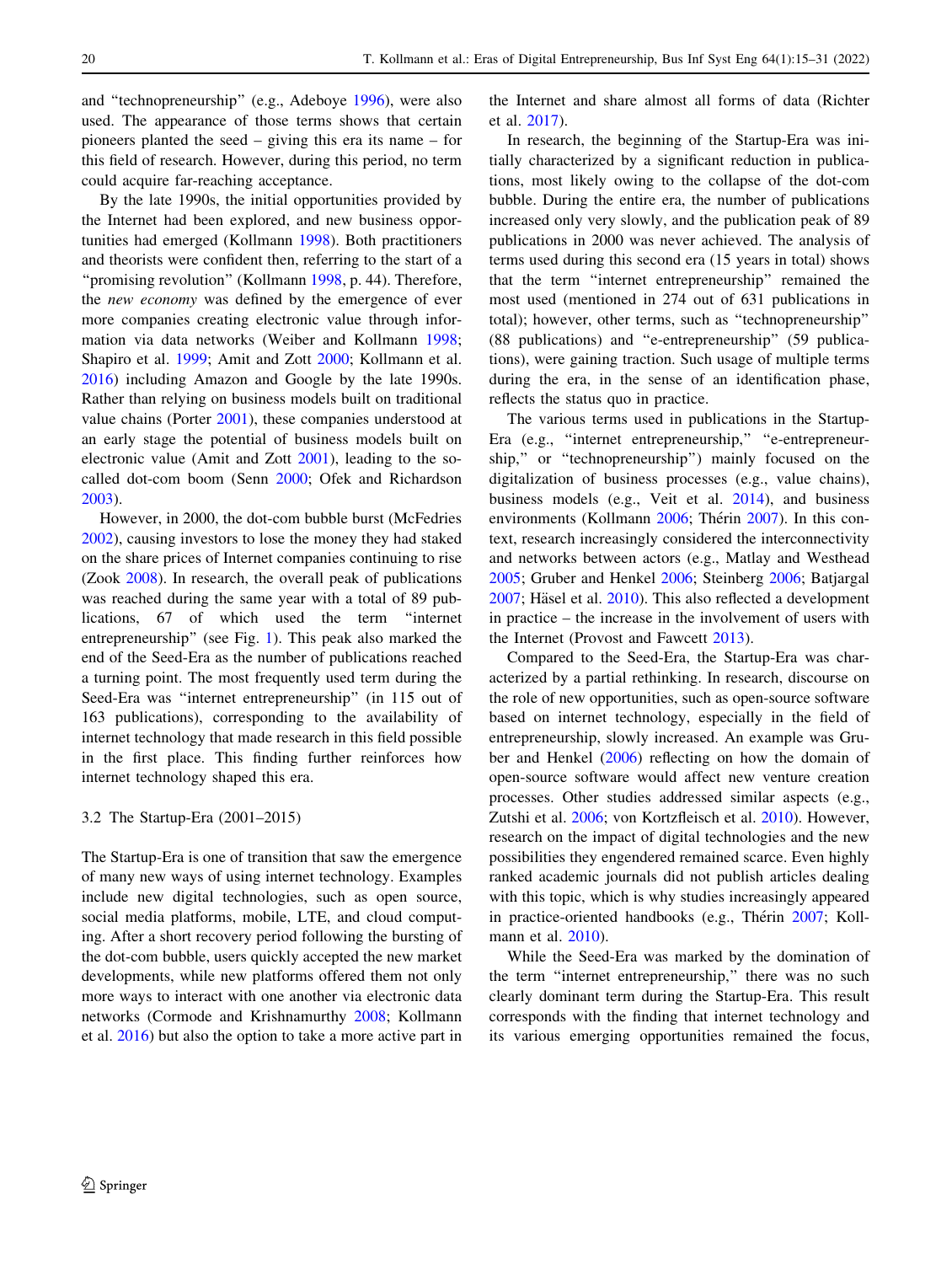evidenced by no other single outstanding digital technology emerging to enable a new research direction in this era. In addition, after the dot-com crash at the beginning of this era, no further practical event catalyzed any extraordinary increase or decrease in the number of publications during the Startup-Era.

#### 3.3 The Expansion-Era (2016–20xx)

The last era from 2016 to 20xx is characterized by a turbulent turnaround and the arrival of many new digital technologies that are penetrating the global market (Rippa and Secundo [2019;](#page-15-0) Kollmann [2020a,](#page-14-0) [b\)](#page-14-0). These technologies introduce digitalization into every aspect of people's lives. In this context, the processing of large amounts of data (i.e., big data), now underpins many new digital technologies (Dhar et al. [2014;](#page-14-0) Kollmann [2019](#page-14-0)), as is particularly evident in the power of the five GAFAM firms, which dominate the collection, processing, and transfer of large amounts of electronic information (Marr [2016](#page-15-0)).

Similar disrupting developments have also been reflected in research. Although the number of publications initially declined from 78 in 2015 to 62 in 2016, 2017 saw an increase to 88. Interestingly, and yet differing from the previous eras, the frequency of publications focusing on the term ''internet entrepreneurship'' decreased steadily, whereas publications using the term "digital" entrepreneurship'' increased (see Fig. [1](#page-4-0)). This can be identified as a result of the emergence of new digital technologies during this era.

At the same time, research is again subject to reappraisal. The growing popularity of emerging digital technologies has caused scholars to focus on the link between digital technologies and entrepreneurship under the guise of the term ''digital entrepreneurship,'' and to recognize that ''digital technologies are not merely a context in studying entrepreneurship'' (Zaheer et al. [2019,](#page-16-0) p. 2) but ''serve as an active ingredient'' (Nambisan et al. [2019,](#page-15-0) p. 2). An increasing number of publications place digital technologies center stage by integrating them into a framework encapsulating digital entrepreneurship (Recker and von Briel [2019](#page-15-0)) and even creating digital entrepreneurship ecosystems (Sussan and Acs [2017](#page-16-0); Elia et al. [2020](#page-14-0)).

As it turns out, the field of digital entrepreneurship is increasingly being seen as a holistic research domain in its own right. In this holistic system, in which digital technologies are considered ubiquitous (Steininger [2019](#page-16-0)), scholars acknowledge the growing popularity of digital technologies and attempt to include every aspect of them and explore entrepreneurship in a digital context (Nambisan [2017\)](#page-15-0). There is as yet no sign of that approach abating. At the same time, since 2020 the emphasis on digital technologies has been fueled by the COVID-19 pandemic. While the resulting economic crash reached levels unseen since the great depression of the 1930s, the use of digital technologies and internet traffic increased by about 60 percent (Soto-Acosta [2020](#page-16-0)). The global pandemic has also affected research and led to conferences and workshops adopting virtual formats (e.g., van der Aalst et al. [2020\)](#page-16-0). However, the boundaries of entrepreneurship are increasingly blurred, as reflected in a trend for digital technologies facilitating what has been termed ''everyday everyone entrepreneurship'' (van Gelderen et al. [2021](#page-16-0), p. 1260), allowing each individual to exploit opportunities and be an entrepreneur. That development has, in turn, led to an evolution of the entrepreneurship phenomenon as a whole.

## 4 In-Depth Analysis of Digital Entrepreneurship

This study now moves on from outlining the historical development of individual terms throughout the three eras to analyze the phenomenon of digital entrepreneurship in greater depth. The aim is to provide an overview of how the different terms are connected and how the understanding of digital entrepreneurship has developed over time. From this, we will present some ideas on the future of digital entrepreneurship research based on relevant digital technologies.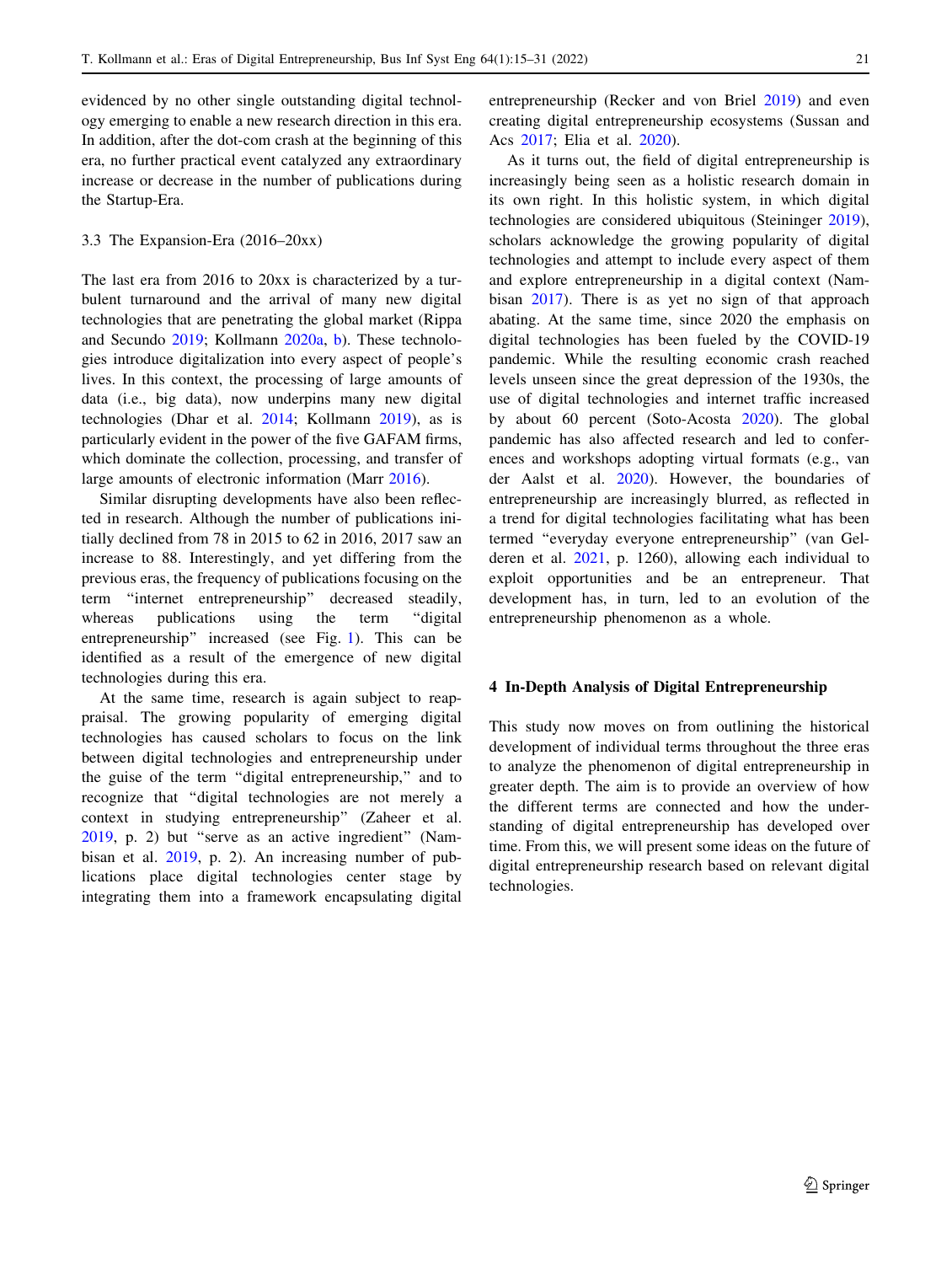<span id="page-7-0"></span>

Fig. 2 Analysis of cross-mentions

# 4.1 Cross-Mentions of the Different Terms in the Field of Digital Entrepreneurship

Given that all the described terms are used interchangeably (e.g., Zaheer et al. [2019](#page-16-0)), we assume that publications using these different terms frequently refer to one another. We thus examined so-called cross-mentions, that is, how often one term (e.g., ''e-entrepreneurship'') appeared in publications that used another term (e.g., ''digital entrepreneurship''). Our analysis reveals that publications utilizing one term mention other terms only 168 times in the entire dataset ( $n = 1354$ ). Nevertheless, all terms are mentioned at least once by publications that use another term (see Table 2).

| <b>Table 2</b> Cross-mentions among publications |  |
|--------------------------------------------------|--|
|--------------------------------------------------|--|

| Term                                                             | Appearance in publications using |        |                |                |                |          |          |          |              |
|------------------------------------------------------------------|----------------------------------|--------|----------------|----------------|----------------|----------|----------|----------|--------------|
|                                                                  | E                                | D<br>E | E              | Ω<br>E         | E              | E        | IT<br>E  | EC<br>E  | Е            |
| "e-entrepreneur*" OR "electronic entrepreneur*"                  |                                  | 21     | 2              | 6              | 4              | 4        | $\Omega$ |          |              |
| "digital entrepreneur*"                                          |                                  |        |                |                | 3              |          | $\Omega$ | $\Omega$ |              |
| "virtual entrepreneur*"                                          |                                  |        |                | $\mathfrak{D}$ | $\overline{0}$ |          | $\Omega$ | $\Omega$ | $\mathbf{0}$ |
| "online entrepreneur*"                                           | 4                                | 4      | $\overline{c}$ |                | $\mathfrak{D}$ | 8        | 3        | 3        | $\mathbf{0}$ |
| "cyber entrepreneur*" OR "cyberentrepreneur*" OR "cyberpreneur*" |                                  | 8      | $\Omega$       | C              |                |          | $\Omega$ | $\Omega$ |              |
| "internet entrepreneur*" OR "net entrepreneur*"                  |                                  | 10     | $\Omega$       | 10             |                |          |          |          |              |
| "it entrepreneur*"                                               |                                  | 6      | $\Omega$       |                | $\Omega$       | 3        |          | $\Omega$ | $\mathbf{0}$ |
| "e-commerce entrepreneur*"                                       |                                  |        | $\overline{0}$ | 3              | $\overline{0}$ |          | $\Omega$ |          |              |
| "techno-entrepreneur*" OR "technopreneur*"                       |                                  | っ      | $\Omega$       | $\Omega$       |                | $\Omega$ |          |          |              |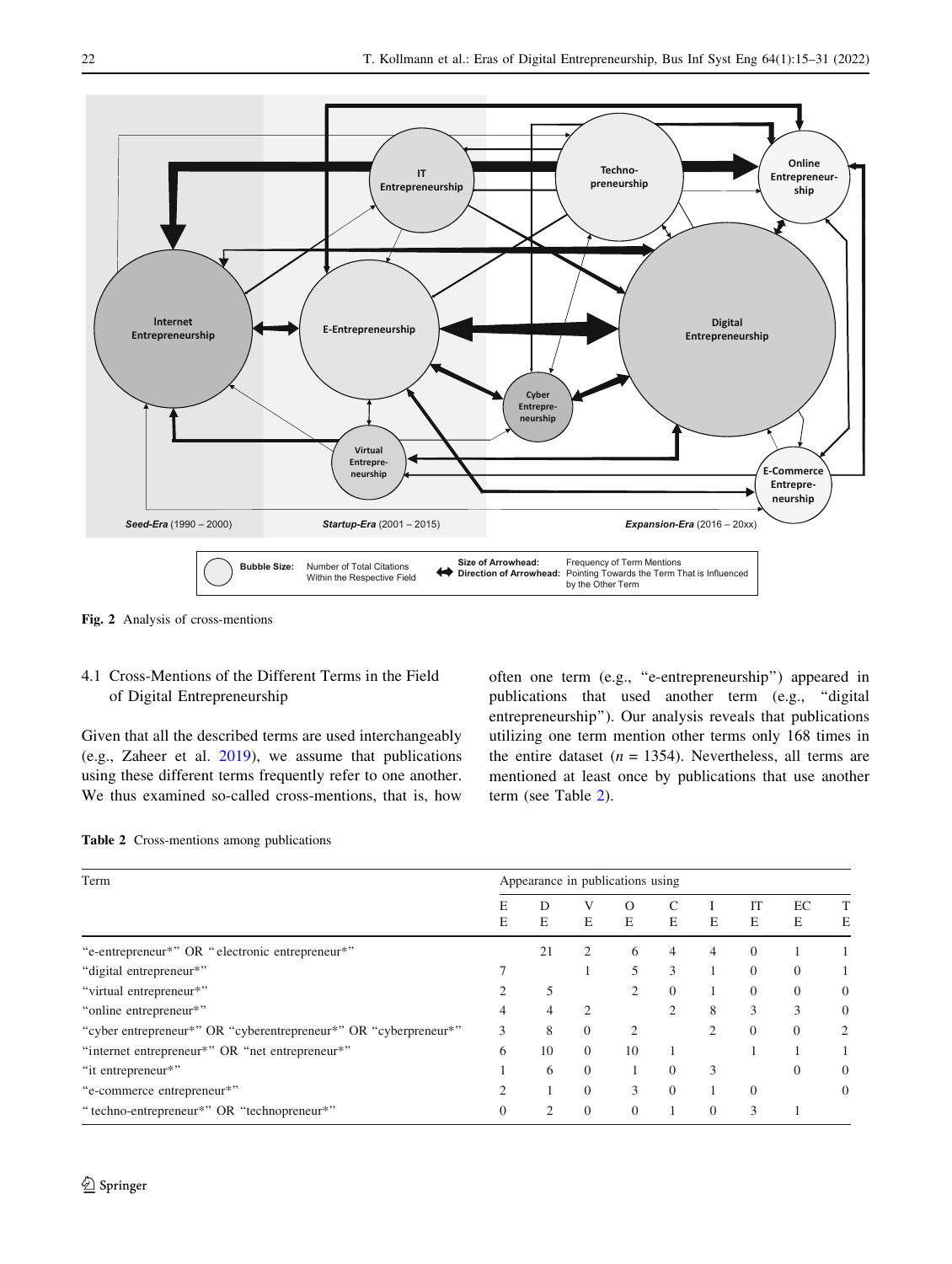The frequency with which the various terms appear in publications utilizing another term varies (from 0 to 21 times), resulting in distinct levels of connectivity. Figure [2](#page-7-0) illustrates the strength of connections among the different terms (bubbles) by the size of the arrowhead, which is based on the frequency of cross-mentions.

Our results show that most mentions occur bilaterally, whereas only eight mentions occur unilaterally. The majority of all mentions occur only in the references (116 times) and far less often in titles, abstracts, and keywords (52 times). Based on the strength of connections, two particularly stand out: the link between ''online entrepreneurship'' and ''internet entrepreneurship'' and that between "e-entrepreneurship" and "digital entrepreneurship.'' While most cross-mentions between other fields appear only between one and five times, these terms are mentioned between seven and 21 times in the field of the other term. Consequently, we investigate these in terms of quantity, content, and time.

It is evident that the connection among publications using the terms ''digital entrepreneurship'' and ''e-entrepreneurship'' is stronger but also more asymmetrical; that is, publications dealing with ''digital entrepreneurship'' mention the term ''e-entrepreneurship'' three times more often than vice versa (see Table [2\)](#page-7-0). Second, our results indicate that the forms of the mentions are different. ''Online entrepreneurship'' and ''internet entrepreneurship'' are often used in titles, abstracts, and keywords (13 times) and rarely appear in the references (five times). In contrast, the terms ''e-entrepreneurship'' and ''digital entrepreneurship'' are mostly used only in the references (24 times) and rarely appear in titles, abstracts, and keywords (four times). Moreover, while the terms ''internet entrepreneurship'' and ''online entrepreneurship'' are often used synonymously (e.g., Dobbs and Buelow [2000](#page-14-0); Peng and Chen [2012;](#page-15-0) Dai et al. [2018\)](#page-14-0), publications dealing with "digital entrepreneurship" use the term "e-entrepreneurship'' to establish demarcation, that is, to actively present the term ''digital entrepreneurship'' as a new area of research. The only publication that actively uses this term in the abstract calls ''digital entrepreneurship'' a further development of ''e-entrepreneurship'' (Gagan et al. [2018\)](#page-14-0), contradicting the existing otherwise interchangeable usage. Third, the number of mentions among the terms regarding the era in which they are mentioned differs. In the term field of "online entrepreneurship," the most mentions by publications dealing with ''internet entrepreneurship'' appear in the Expansion-Era (five times) and the Startup-Era (four times) and vice versa (four times in the Startup-Era and three times in the Expansion-Era). The comparable number of mentions in these eras could be explained by the largely synonymous use of these terms.

In contrast, publications on ''digital entrepreneurship'' mention the term ''e-entrepreneurship'' most often in the Expansion-Era (16 out of 21 times) and vice versa (five out of seven times). These results show that ''e-entrepreneurship,'' which belongs to the Startup-Era, is still frequently mentioned in the Expansion-Era. This finding indicates that ''e-entrepreneurship'' or other terms used in previous eras enrich other terms used today and are therefore highly relevant when investigating the topic of digital entrepreneurship.

## 4.2 Defining Digital Entrepreneurship Over Time

The eras of digital entrepreneurship and the cross-mentions confirm that research in this field has been conducted since 1990. However, other terms dominated before the term "digital entrepreneurship" gained traction in current studies, which supports our problematization (Sandberg and Alvesson [2011](#page-16-0); Alvesson and Sandberg [2011](#page-13-0), [2014\)](#page-13-0) that digital entrepreneurship is not a new phenomenon. To advance the ''dialectical interrogation'' (Alvesson and Sandberg [2011,](#page-13-0) p. 252), we need to determine how digital entrepreneurship has been understood over time. The definition changing significantly, for example, would justify it being designated a new phenomenon. Accordingly, we examined the most-cited articles for all nine terms to identify definitions reflecting the understanding of digital entrepreneurship.

To enhance the understanding of how digital entrepreneurship evolved, we initially considered all terms together and analyzed definitions irrespective of the terms used. We found that the majority of publications assumed the term was well known and thus did not define it (e.g., Gould and Zhao [2006;](#page-14-0) Batjargal [2007\)](#page-13-0). When definitions appeared, they might be implicit, as in the work of Bolton and Thompson ([2004](#page-13-0)) that defined both ''entrepreneurship'' and ''internet business'' but did not combine the two into a single definition, such as one for ''internet entrepreneurship.'' The remaining articles that defined the field of digital entrepreneurship (Kollmann [2006;](#page-14-0) Hull et al. [2007](#page-14-0); Davidson and Vaast [2010;](#page-14-0) Nambisan [2017](#page-15-0); Sussan and Acs [2017\)](#page-16-0) reveal that the phenomenon is often understood similarly, even if a certain development over time can be identified. The point is exemplified by the seven example definitions listed in Table [3](#page-9-0). First, we found some general definitions, which were mostly published in the Startup-Era. These were rather general and universal. They claimed that some or even all transactions had to be shifted to the digital sphere (e.g., Matlay and Westhead [2005](#page-15-0); Gruber and Henkel [2006;](#page-14-0) Hull et al. [2007](#page-14-0)) and assumed a ''purely electronic creation of value'' (Kollmann [2006](#page-14-0), p. 333). In this context, all authors explicitly mention the relevance of the Internet as an enabling technology.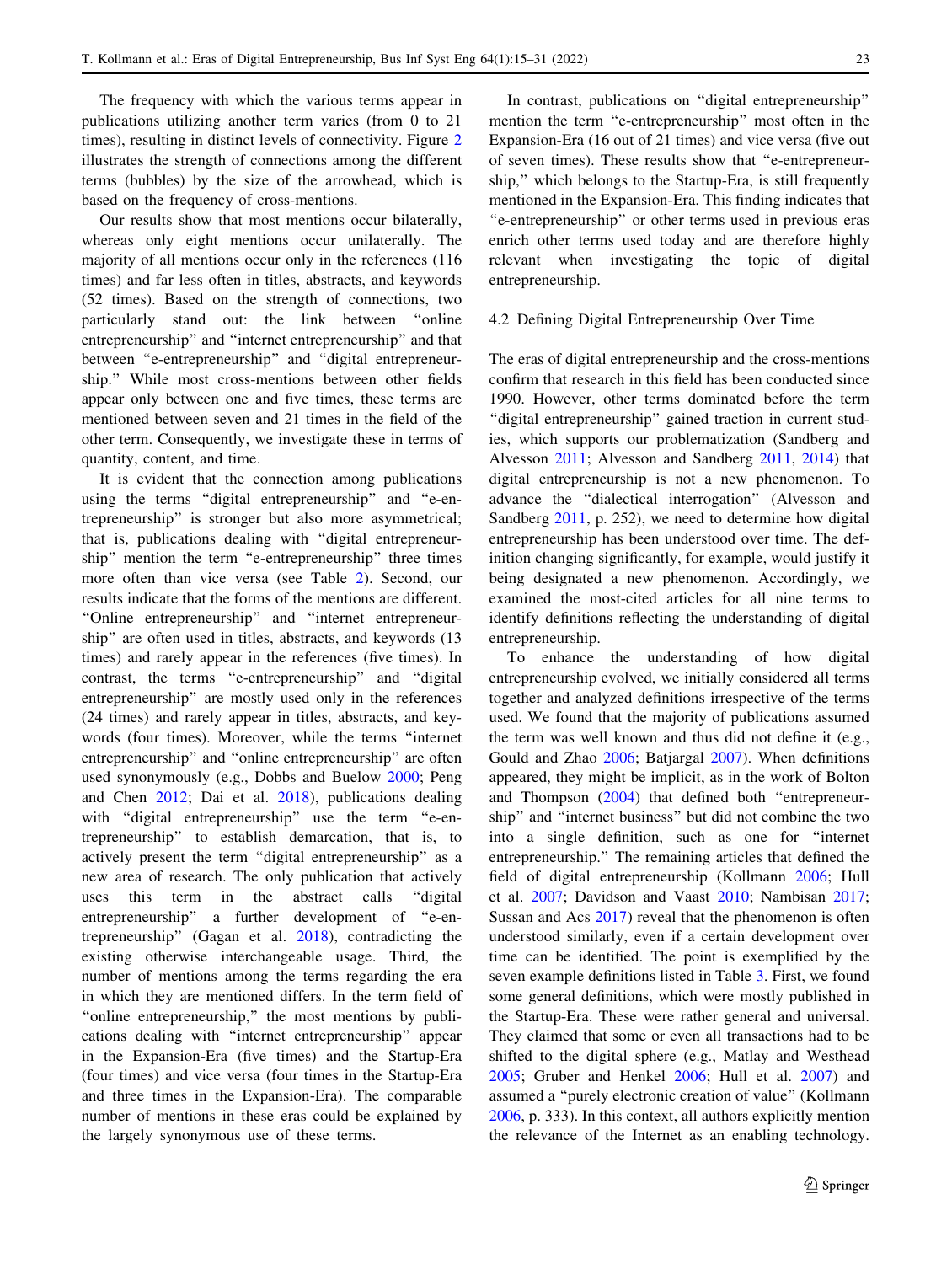<span id="page-9-0"></span>Table 3 Definitions of digital entrepreneurship over time

|                         | Author(s)                       | Definitions                                                                                                                                                                                                                                                                                                                                                                                                                                                      |  |  |  |
|-------------------------|---------------------------------|------------------------------------------------------------------------------------------------------------------------------------------------------------------------------------------------------------------------------------------------------------------------------------------------------------------------------------------------------------------------------------------------------------------------------------------------------------------|--|--|--|
| General<br>definitions  | Matlay and<br>Westhead $(2005)$ | Recent research has established that e-entrepreneurs differ from their traditional counterparts in that all<br>of their economic transactions take place online, via the Internet (Chulikavit and Rose 2003; Matlay<br>$2003a, b)$ . (p. 282)                                                                                                                                                                                                                    |  |  |  |
|                         | Kollmann (2006)                 | E-entrepreneurship refers to establishing a new company with an innovative business idea within the<br>net economy, which, using an electronic platform in data networks, offers its products and/or services<br>based upon a purely electronic creation of value. Essential is the fact that this value offer was only made<br>possible through the development of information technology. (p. 333)                                                             |  |  |  |
|                         | Gruber and Henkel<br>(2006)     | The term "e-entrepreneurship" has been coined to address the discovery and exploitation of business<br>opportunities in the internet economy. $(p, 1)$                                                                                                                                                                                                                                                                                                           |  |  |  |
|                         | Hull et al. (2007)              | Digital entrepreneurship is a subcategory of entrepreneurship in which some or all of what would be<br>physical in a traditional organization has been digitized []. This entrepreneurial activity relies on<br>information technology to create, market, distribute, transform or provide the product. (p. 293)                                                                                                                                                 |  |  |  |
| Expanded<br>definitions | Davidson and Vaast<br>(2010)    | We refer to digital entrepreneurship as the pursuit of opportunities based on the use of digital media and<br>other information and communication technologies. Digital entrepreneurs rely upon the characteristics<br>of digital media and IT to pursue opportunities []. The term digital entrepreneurship encompasses the<br>diverse opportunities generated by the Internet, World Wide Web, mobile technologies, and new media.<br>(p. 2)                   |  |  |  |
|                         | Sussan and Acs<br>(2017)        | [Digital entrepreneurship] is the combination of digital infrastructure and entrepreneurial agents within<br>the context of both ecosystems. [] (p. 66)                                                                                                                                                                                                                                                                                                          |  |  |  |
|                         | Nambisan (2017)                 | In recent years, the infusion of new digital technologies [] into various aspects of innovation and<br>entrepreneurship has transformed the nature of uncertainty inherent in entrepreneurial processes and<br>outcomes as well as the ways of dealing with such uncertainty. In turn, this has opened up a host of<br>important research questions at the intersection of digital technologies and entrepreneurship – on digital<br>entrepreneurship. (p. 1029) |  |  |  |

Second, we identified some expanded definitions, most of which were published in the Expansion-Era. These were not only cited more often (e.g., Nambisan [2017;](#page-15-0) Sussan and Acs [2017\)](#page-16-0), but they also provided more fine-grained definitions. Davidson and Vaast [\(2010](#page-14-0)), for example, define digital entrepreneurship as the ''pursuit of opportunities based on the use of digital media and other information and communication technologies'' (p. 2), which thus matches the main characteristics of entrepreneurship (Bolton and Thompson [2004](#page-13-0)) with digital technologies. Other scholars have followed this dichotomy, such as Sussan and Acs [\(2017](#page-16-0)) and Nambisan ([2017\)](#page-15-0), who call digital entrepreneurship ''the intersection of digital technologies and entrepreneurship'' (p. 1029).

We next analyzed all definitions within the context of their term field to show the possible differences between terms. Our analysis supports the findings by Zaheer et al.  $(2019)$  $(2019)$  that these terms can be understood synonymously.<sup>5</sup> Nevertheless, the varying degrees of mentions of other terms are also noticeable in the definitions. With regard to the term field of ''e-entrepreneurship,'' for example, Matlay and Westhead [\(2005](#page-15-0)) refer to earlier, and not directly

associated, sources and even admit that the related ''term [...] 'e-Economy' [was] often used interchangeably with 'Digital Economy''' (p. 280). Gruber and Henkel ([2006\)](#page-14-0) use references dealing with digital phenomena in the 1990s (i.e., Weiber and Kollmann [1998\)](#page-16-0) as part of their expanded definition, which is less common in the term field of "digital entrepreneurship." Here, it can be seen that publications mostly try to establish their own definitions without mentioning prior work (e.g., Davidson and Vaast [2010](#page-14-0)), even if their definitions are often similar to earlier ones from publications on, for example, ''e-entrepreneurship.'' Some recent research publications do refer to earlier works but either build upon definitions from the same term field (e.g., Kraus et al. [2019](#page-15-0)) or refer to earlier works published using the same term (e.g., Dy et al. [2017](#page-14-0)).

Overall, it is evident that digital entrepreneurship has been understood in very similar ways, not only within the framework of the various terms but also over time. However, after some general definitions were provided that offered a basis for future work, there was a shift toward redefining the phenomenon rather than referring to older definitions. This process was accompanied by an increasingly differentiated examination of the phenomenon itself. While initially the Internet – the dominating technology of the time – was assumed to be the sole source of digital entrepreneurship, today, the understanding is far more multifaceted, and not only in terms of the technology itself.

<sup>5</sup> Interestingly, we could also not find any major differences in the understanding between the research fields (i.e., entrepreneurship, technology, and innovation). What was evident, however, was a slightly stronger focus on the technological side of digital entrepreneurship in technology journals (e.g., Giones and Brem [2017\)](#page-14-0).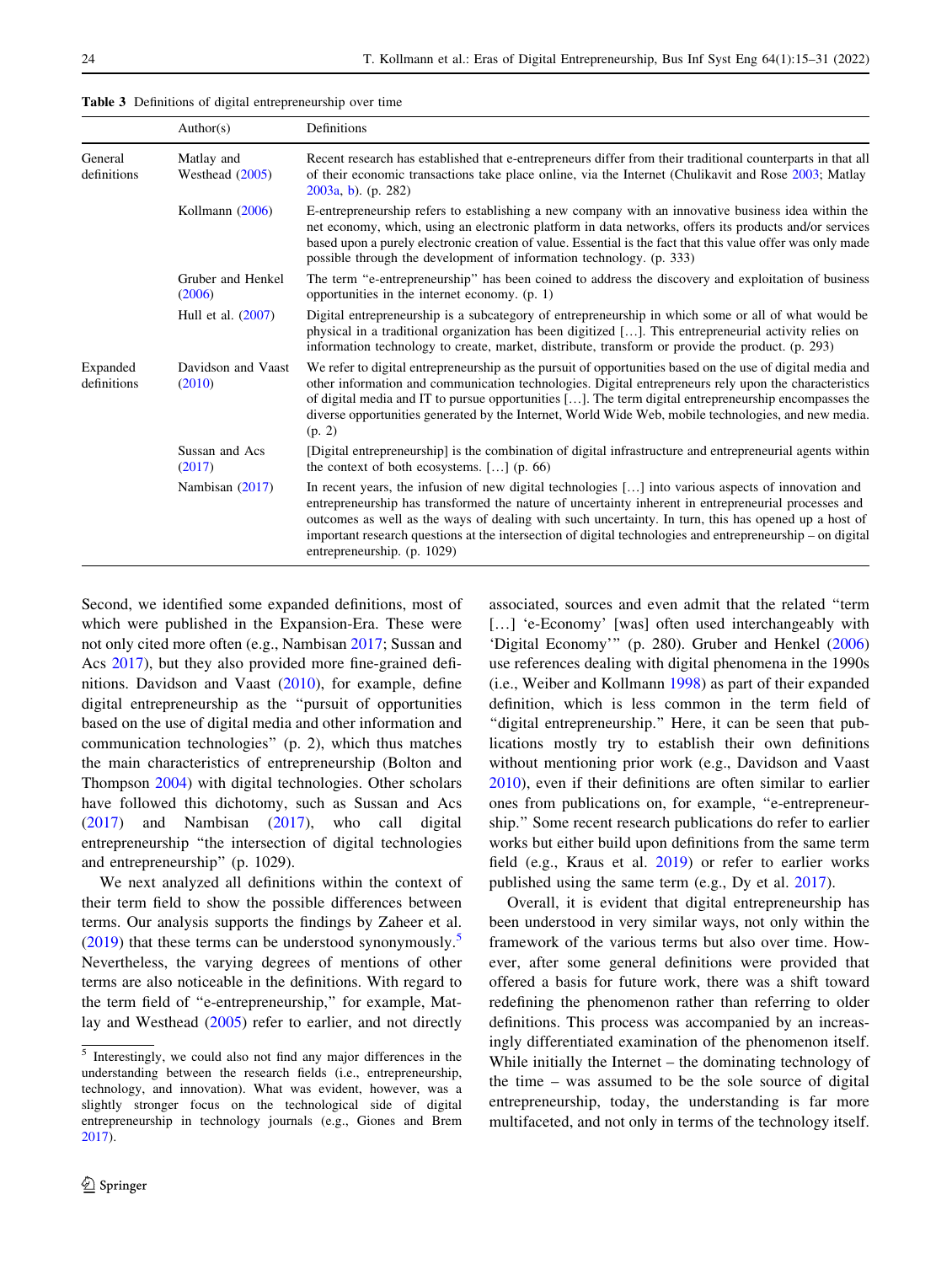| The future of digital entrepreneurship           | Possible research directions                                                                                                                                                                                                                                     | Illustrative studies                                                                                                                                                                                                                                                                                                                                                                                                                                                                                                            |
|--------------------------------------------------|------------------------------------------------------------------------------------------------------------------------------------------------------------------------------------------------------------------------------------------------------------------|---------------------------------------------------------------------------------------------------------------------------------------------------------------------------------------------------------------------------------------------------------------------------------------------------------------------------------------------------------------------------------------------------------------------------------------------------------------------------------------------------------------------------------|
| AI-Entrepreneurship                              | Artificial intelligence and<br>Entrepreneurial opportunities<br>Entrepreneurial decision making<br>Future business models<br>(Team) Processes<br>Entrepreneurial rewards<br>Entrepreneurial ecosystems<br>Entrepreneurial financing<br>Entrepreneurial research/ | Garbuio and Lin (2019), Elia et al. (2020), Prüfer and Prüfer<br>$(2020)$ , Liebregts et al. $(2020)$ , Obschonka and Audretsch<br>(2020), Obschonka et al. (2020), Palmié et al. (2020), Chalmers<br>et al. $(2020)$ , Fossen and Sorgner $(2021)$ , Hannigan et al.<br>$(2021)$ , Korzynski et al. $(2021)$ , Robledo et al. $(2021)$                                                                                                                                                                                         |
| Blockchain-Enabled/Supported<br>Entrepreneurship | education<br>Blockchain technology and<br>Entrepreneurial financing (e.g.,<br>$ICOs$ )<br>Cryptocurrencies (e.g., Bitcoin)<br>Compliance standards and<br>contracts<br>Business models<br>Electronic marketplaces<br>Innovation (e.g., intellectual<br>property) | de Soto $(2017)$ , Fisch $(2019)$ , Ahluwalia et al. $(2020)$ , Allen<br>et al. $(2020)$ , Huang et al. $(2020)$ , Kollmann et al. $(2020a, b)$ ,<br>Masiak et al. $(2020)$ , Momtaz $(2020)$ , Bellavitis et al. $(2020)$ ,<br>Bogusz et al. $(2020)$ , Chang et al. $(2020)$ , Chalmers et al.<br>(2020, 2021), Islam et al. (2021), Kher et al. (2021), Meier and<br>Sannajust (2021), Schückes and Gutmann (2021), Toufaily<br>et al. $(2021)$ , Zanella et al. $(2021)$ , Zheng et al. $(2021)$ , Block<br>et al. $(2021)$ |
| Data-Driven Entrepreneurship                     | <b>Transaction</b> costs<br>Big data analytics and<br>Business model innovation<br>Entrepreneurial opportunity<br>evaluation<br>Strategic orientation<br>Innovation analytics                                                                                    | Canakoğlu et al. (2018), Lévesque and Joglekar (2018), Lin<br>and Kunnathur (2019), Ciampi et al. (2021), Mariani and<br>Nambisan (2021)                                                                                                                                                                                                                                                                                                                                                                                        |

Table 4 The future of digital entrepreneurship and possible research opportunities

Some studies now differentiate digital entrepreneurship in relation to digital technologies according to the former's roles or functions. Steininger et al. ([2019\)](#page-16-0) create categories based on digital technology serving as a facilitator, mediator, outcome, or ubiquity. In contrast, Sahut et al. ([2019\)](#page-16-0) differentiate between a function as an enabler and the function as both an output and enabler of digital entrepreneurship. Other scholars have established new subcategories that shape the phenomenon, including Nambisan [\(2017](#page-15-0)) who proposes a division between digital artifacts, platforms, and infrastructures, which are interrelated but have different implications for digital entrepreneurship. Giones and Brem [\(2017](#page-14-0)) identify further subcategories of the phenomenon itself depending on the digital technologies used, stating that ''[w]e have reached a consolidation stage in technology entrepreneurship research'' (p. 44). Now that the preliminary work to define digital entrepreneurship is complete, it is often more a matter of refining an existing field or unveiling new aspects than of redefining the phenomenon.

#### 4.3 The Future of Digital Entrepreneurship Research

This study reveals that digital entrepreneurship has a longer and more eventful history than is often assumed. The findings indicate that digital technologies are particularly productive sources of new terms and eras in the research field of digital entrepreneurship. An examination of current research (Schryen [2013;](#page-16-0) Recker et al. [2019](#page-15-0)) helps identify artificial intelligence, blockchain technology, and big data analytics as decisive digital technologies that enable the future of digital entrepreneurship research (see Method). Table 4 presents potential future research directions in the field of digital entrepreneurship based on illustrative studies within each digital technology in the entrepreneurship context.

First, the advance of artificial intelligence is one of the greatest technological revolutions of our time (Makridakis [2017](#page-15-0)). Understanding how algorithms perform tasks or resolve complex problems, traditionally solved by human intelligence, might lead to disruptive changes in various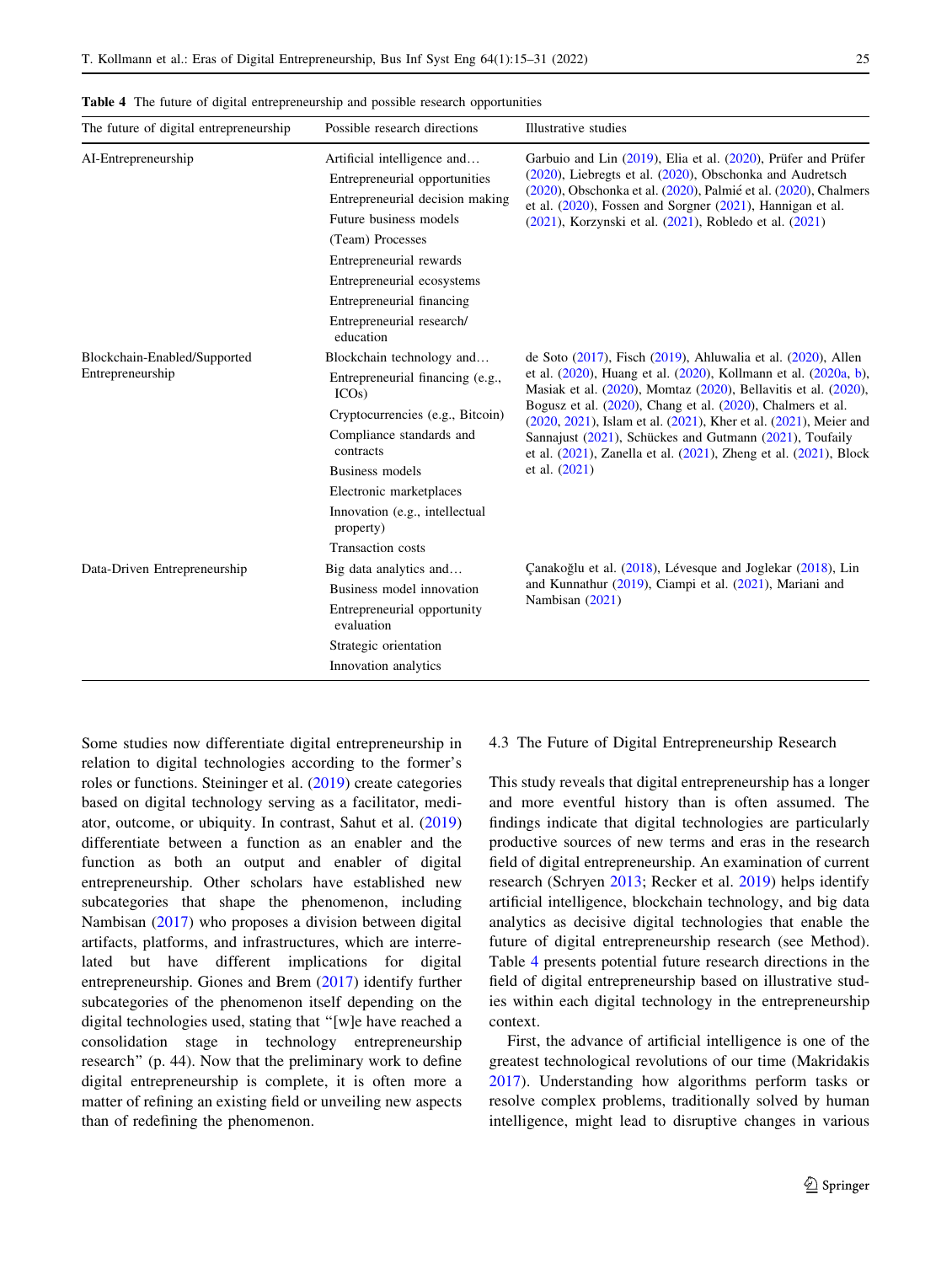disciplines, such as economics (e.g., Brynjolfsson and Mitchell [2017](#page-13-0)), policy (e.g., Agrawal et al. [2019](#page-13-0)), management (e.g., Keding [2021](#page-14-0)), innovation (e.g., Aghion et al. [2017](#page-13-0)), and psychology (e.g., Glikson and Woolley [2020\)](#page-14-0). Against this backdrop, scholars have recently begun to consider the interplay between artificial intelligence and entrepreneurship on a conceptual and empirical basis (e.g., Obschonka and Audretsch [2020;](#page-15-0) Chalmers et al. [2020](#page-13-0)). Researchers anticipate that the automation ability of artificial intelligence and its predictive capabilities will affect opportunity recognition, evaluation, and exploitation (Shane and Venkataraman [2000](#page-16-0)) at all stages of the entrepreneurial process (Garbuio and Lin [2019](#page-14-0); Fossen and Sorgner [2021\)](#page-14-0). Artificial intelligence could also change current or future business models (Chalmers et al. [2020\)](#page-13-0) and affect future entrepreneurial decision-making (Liebregts et al. [2020\)](#page-15-0) and the entrepreneurial ecosystem as a whole (Elia et al. [2020\)](#page-14-0). Consequently, we anticipate that improvements in artificial intelligence could define one of the forthcoming eras in the field of digital entrepreneurship, for example, by using the term ''AI-entrepreneurship'' (Chalmers et al. [2020\)](#page-13-0).

Second, developments in blockchain technology might reveal new opportunities for future digital entrepreneurship (e.g., Nofer et al. [2017;](#page-15-0) Nambisan et al. [2019;](#page-15-0) Rippa and Secundo [2019\)](#page-15-0). For example, artificial intelligence–blockchain hybrid platforms could help new ventures address the challenges that they typically face in their early development stages, such as managing financial accounting, compliance standards, and legal work (Chalmers et al. [2020](#page-13-0)). Cryptocurrencies, such as Bitcoin or Ethereum, and the associated blockchain technology might provide new payment options for digital products and services (Masiak et al. [2020](#page-15-0); Momtaz [2020\)](#page-15-0); e.g., (Kher et al. [2021](#page-14-0)). Cryptocurrency might also open access to external capital for digital ventures in the form of an initial coin offering (e.g., Fisch [2019;](#page-14-0) Ahluwalia et al. [2020](#page-13-0); Bogusz et al. [2020;](#page-13-0) Huang et al. [2020\)](#page-14-0). Blockchain technology might spur new digital business models (Bellavitis et al. [2020](#page-13-0)), for instance, by replacing typical intermediaries in electronic marketplaces (Kollmann et al. [2020a,](#page-14-0) [b](#page-14-0)). Therefore, blockchain technology might act as an external enabler of future digital entrepreneurship, leading to ''blockchainenabled entrepreneurship'' or ''blockchain-supported entrepreneurship" (Chalmers et al. [2021\)](#page-13-0).

Third, having access to big data and being able to analyze them could become increasingly important to entrepreneurs and their ventures (Berg et al. [2018;](#page-13-0) Kleine-Stegemann [2021](#page-14-0)). The development of big data analytics capabilities, considered as a ''company's abilities to leverage on technology and talent to exploit big data'' (Ciampi et al. [2021](#page-13-0), p. 2) – could therefore be critical for entrepreneurial actors to compete in highly dynamic and digitalized markets. Individuals and organizations with big data analytics capabilities are the most likely to exploit the potential to reduce entrepreneurial risks and uncertainties  $(Canakožlu et al. 2018)$  $(Canakožlu et al. 2018)$ , inform entrepreneurial decisions (Lévesque and Joglekar  $2018$ ), and improve venture innovation performance (Mariani and Nambisan [2021\)](#page-15-0), for instance. We expect the large amount of data and the burgeoning options to analyze them might lead to ''datadriven entrepreneurship,'' where data-driven techniques and technologies shape the elements of the entrepreneurial process (Çanakoğlu et al. [2018](#page-13-0)).

## 5 Discussion

Although research in the field of digital entrepreneurship is of paramount importance in today's entrepreneurship literature (e.g., Nambisan [2017](#page-15-0); von Briel et al. [2018](#page-16-0); Block et al. [2020](#page-13-0)), the terminological history of the field is often overlooked. The present study follows the methodological approach of Alvesson and Sandberg [\(2011](#page-13-0); [2014](#page-13-0)) to problematize the in-house assumption that digital entrepreneurship is a new phenomenon. We have reviewed the origins of the terms used in the field of digital entrepreneurship and their growth in popularity. Our findings indicate that innovative digital technologies enabled that growth in terms relating to the field of digital entrepreneurship in certain eras. Relevant practical events influenced the number of publications within those identified eras. Moreover, even when terms are used interchangeably, they rarely reference each other, as illustrated by examining the evolution of the definitions, ultimately indicating a very similar understanding of the phenomenon. Our findings support four decisive contributions to theory.

First, our study extends prior findings by Zaheer et al. [\(2019](#page-16-0)) by identifying three relevant eras based on our publications analysis per term and year: the Seed-Era (1990–2000), the Startup-Era (2001–2015), and the Expansion-Era (2016–20xx). Distinguishing these three eras allows us to highlight the scientific dependence of entrepreneurship research on key technological developments. While other academic terminologies seem to be driven by regulatory factors, digital entrepreneurship terms are still rooted in practical phenomena (i.e., the development and spread of digital technologies). Accordingly, we add to the scientific debate by demonstrating the relevance of temporal contingencies to the emergence of new research topics and terminologies. This insight might support future studies attempting to bridge the gap between practice and research (Shen et al. [2018](#page-16-0)) and predict future evolutions in research. Therefore, researchers should always remain abreast of new digital technologies and maintain connections with practice.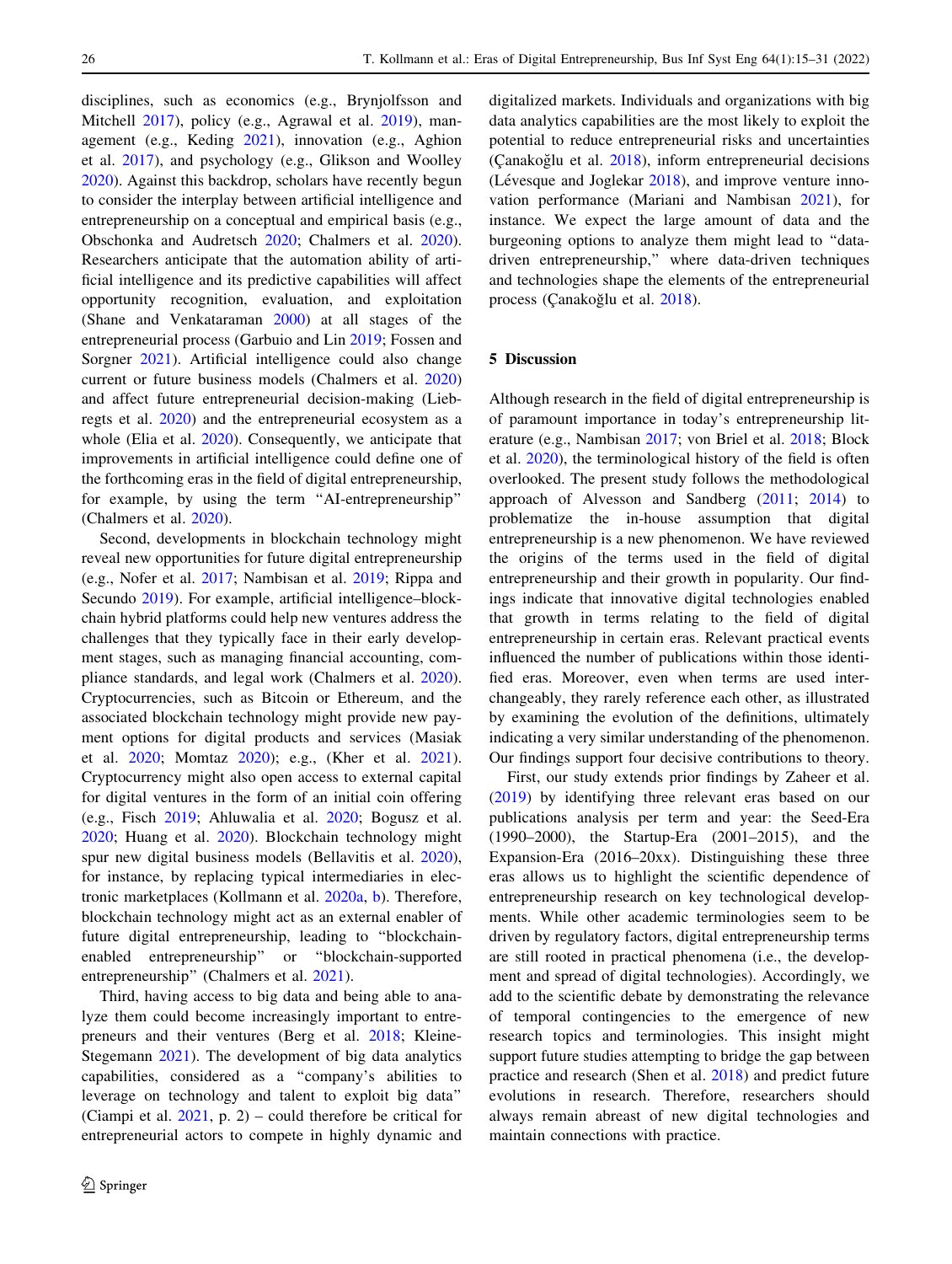Second, our study generates new knowledge on the connections among the different terms of today's digital entrepreneurship by analyzing how often publications using a certain term (e.g., ''e-entrepreneurship'') mention another one (e.g., ''digital entrepreneurship''). Surprisingly, our findings reveal that researchers using one term rarely mention another in their published work; if they do so, it is likely to be only in the references. This omission of historical terms could be explained as follows: It could be that at the time of publication researchers were not yet able to generate a deeper understanding of the phenomenon and thus could not recognize that other terms, such as ''e-entrepreneurship'' and ''internet entrepreneurship,'' also describe the phenomenon of digital entrepreneurship. Therefore, they unintentionally excluded other terms from their studies. Another reason could be that researchers were aware of the history of the research field, but chose to stick with one term because they considered all other terms to be synonyms (e.g., Elia et al. [2020\)](#page-14-0).

Moreover, some studies might simply not search for historical terms or simply ignore them as an element of a demarcation strategy (e.g., Gagan et al. [2018](#page-14-0)). Our results indicate that the term ''digital entrepreneurship'' continues to dominate new publications, which we suggest is a consequence of researchers seeking novelty and uniqueness by establishing a terminological distance from other longerestablished terms.

Third, this study reveals new insights into the evolution of the understanding of digital entrepreneurship (e.g., Steininger [2019;](#page-16-0) Zaheer et al. [2019\)](#page-16-0). We show that despite some changes prompted by the ongoing integration of digital technologies into our lives, the basic understanding has remained consistent. Accordingly, we add to the scientific discourse (e.g., Nambisan [2017](#page-15-0); Sussan and Acs [2017;](#page-16-0) Shen et al. [2018;](#page-16-0) Steininger [2019;](#page-16-0) Elia et al. [2020\)](#page-14-0) holding that contingency over time is also highly relevant when considering the content of the phenomenon and that the enabling role of digital technologies is reflected in the basic understanding of it. The current research thus extends previous research, such as that of Giones and Brem ([2017\)](#page-14-0) and Sahut et al. [\(2019](#page-16-0)), who put a content-based division of digital entrepreneurship center stage.

Fourth, we generate new knowledge about how future research on digital entrepreneurship might look like (e.g., van Gelderen et al. [2021](#page-16-0)). We identify artificial intelligence (Chalmers et al. [2020\)](#page-13-0), blockchain technology (Chen and Bellavitis [2020;](#page-13-0) Kollmann et al. [2020a,](#page-14-0) [b\)](#page-14-0), and big data analytics (Canakoğlu et al.  $2018$ ) as potentially groundbreaking digital technologies, thus offering other research topics that subsequent studies might explore. We also apply our findings to the terminological evolution of terms and suggest future terms for digital entrepreneurship based on the underlying digital technologies used.

#### 6 Limitations

Despite the study's contributions, we must acknowledge several limitations regarding the generalizability of our statements. First, we used a large dataset  $(n = 1354)$ . Although this large dataset with few exclusion criteria is typical of scoping literature reviews (Paré et al. [2015](#page-15-0)), future studies could validate or extend our findings with more traditional systematic literature reviews. For instance, studies could conduct in-depth content analyses only in highly ranked academic journals to generate an even deeper understanding of the history of digital entrepreneurship (Anderson et al. [2008](#page-13-0)).

Second, we only excluded duplicates within one term field (i.e., if a single publication using ''e-entrepreneurship'' is listed more than once in the term field of ''eentrepreneurship'') and not between term fields (i.e., if a single publication using ''e-entrepreneurship'' is listed more than once between the term fields of ''e-entrepreneurship'' and ''digital entrepreneurship''). The approach was dictated by there being no objective decision criteria on which to assign a publication to just one term field when it is mentioned in multiple term fields. The situation means that publications mentioning various terms in their titles, abstracts, keywords, and/or subjects could have appeared in multiple term fields and thus more than once in our overall dataset. Further research could extend our findings by controlling for the possible effects of multiple occurrences of publications between the term fields.

Third, we identify the connections among the different terms of digital entrepreneurship based on the cross-mentions between the publications within titles, abstracts, keywords, subjects, and/or references. Future studies could extend these results by searching for cross-mentions also in the main body of the study or using explorative quantitative methods, such as searching for networks and graph representations of citations between the documents via bibliometric (Zupic and Čater  $2015$ ) or network analysis (Bhupatiraju et al. [2012\)](#page-13-0).

Fourth, we have expanded the understanding of digital entrepreneurship based on given definitions. We did not search all publications for definitions but only the top ten per term (which nevertheless covered 67 percent of all citations of the entire dataset). Subsequent studies might consider additional definitions to expand our findings. Furthermore, the understanding of a phenomenon is often reflected in both the definitions employed and other parts of the publication. Future research could include more than just the stated definitions (e.g., the content of the abstract or the body text) to obtain more detailed information on the basic understanding of the publications.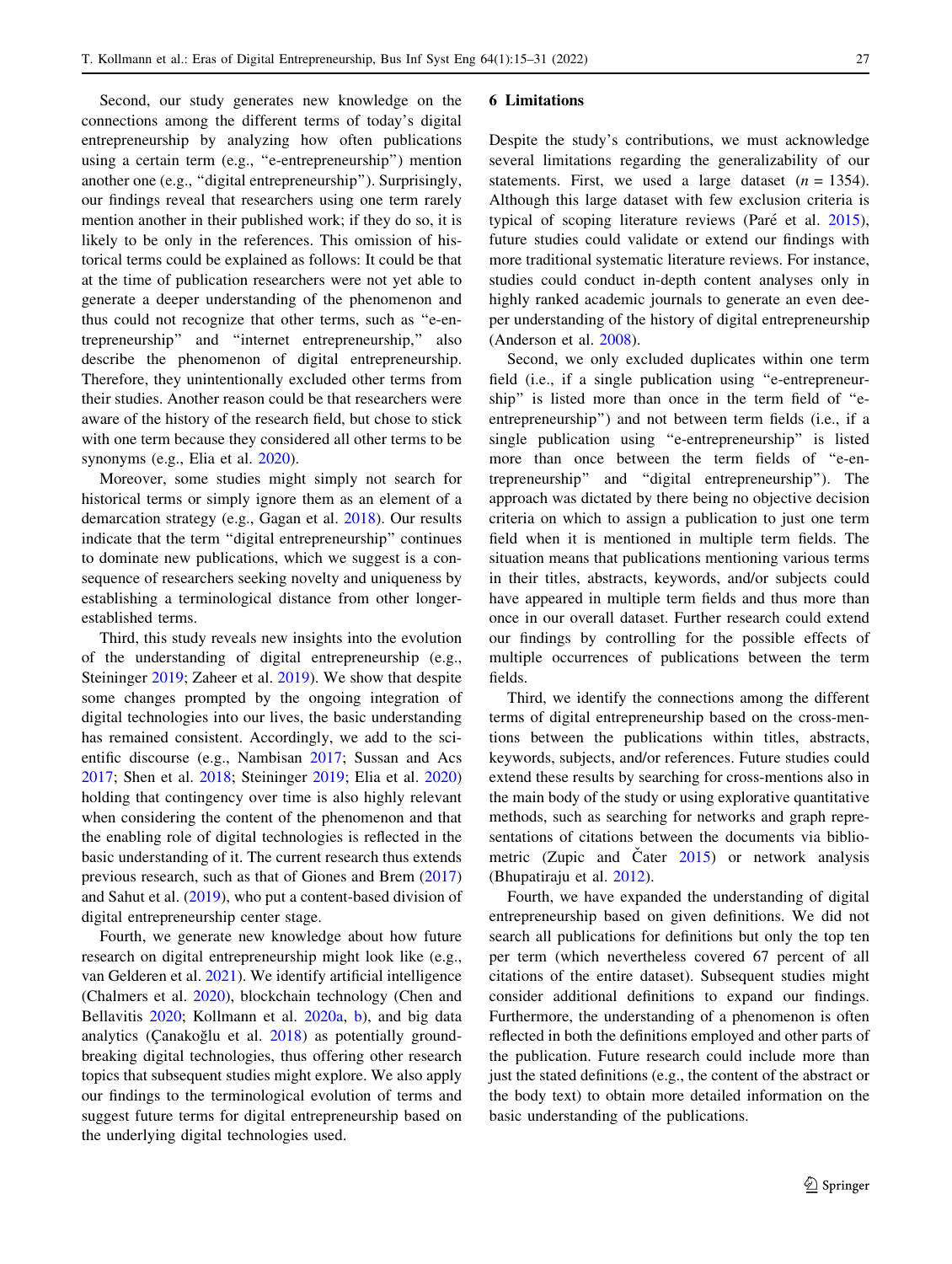<span id="page-13-0"></span>Finally, we determine the future of digital entrepreneurship research based on current calls for papers and future research direction sections within articles in the field of digital entrepreneurship. While our approach facilitates a prediction of the future based on the literature (Schryen [2013](#page-16-0); Recker et al. [2019](#page-15-0)), future research might employ other methods, such as the Delphi method that offers a systematic and multilevel estimation procedure to predict future events (van Gelderen et al. [2021](#page-16-0)).

Funding Open Access funding enabled and organized by Projekt DEAL.

Open Access This article is licensed under a Creative Commons Attribution 4.0 International License, which permits use, sharing, adaptation, distribution and reproduction in any medium or format, as long as you give appropriate credit to the original author(s) and the source, provide a link to the Creative Commons licence, and indicate if changes were made. The images or other third party material in this article are included in the article's Creative Commons licence, unless indicated otherwise in a credit line to the material. If material is not included in the article's Creative Commons licence and your intended use is not permitted by statutory regulation or exceeds the permitted use, you will need to obtain permission directly from the copyright holder. To view a copy of this licence, visit [http://creativecommons.](http://creativecommons.org/licenses/by/4.0/) [org/licenses/by/4.0/.](http://creativecommons.org/licenses/by/4.0/)

## References

- Adeboye T (1996) Technology-oriented; entrepreneurs in Sub-Saharan? Africa: who are they and how are they involved in development and industrialization in Africa? Entrep Reg Dev 8:297–320. <https://doi.org/10.1080/08985629600000017>
- Aghion P, Jones BF, Jones CI (2017) Artificial intelligence and economic growth. Cambridge
- Agrawal AK, Gans JS, Goldfarb A (2019) Economic policy for artificial intelligence. Innov Policy Econ 19:139–159. [https://doi.](https://doi.org/10.1086/699935) [org/10.1086/699935](https://doi.org/10.1086/699935)
- Ahluwalia S, Mahto RV, Guerrero M (2020) Blockchain technology and startup financing: a transaction cost economics perspective. Technol Forecast Soc Change. [https://doi.org/10.1016/j.techfore.](https://doi.org/10.1016/j.techfore.2019.119854) [2019.119854](https://doi.org/10.1016/j.techfore.2019.119854)
- Allen DWE, Berg C, Markey-Towler B et al (2020) Blockchain and the evolution of institutional technologies: implications for innovation policy. Res Policy. [https://doi.org/10.1016/j.respol.](https://doi.org/10.1016/j.respol.2019.103865) [2019.103865](https://doi.org/10.1016/j.respol.2019.103865)
- Alt R, Leimeister JM, Priemuth T et al (2020) Software-defined business: implications for IT management. Bus Inf Syst Eng 62:609–621. <https://doi.org/10.1007/s12599-020-00669-6>
- Alvesson M, Sandberg J (2011) Generating research questions through problematization. Acad Manag Rev 36:247–271. <https://doi.org/10.5465/amr.2009.0188>
- Alvesson M, Sandberg J (2014) Habitat and habitus: boxed-in versus box-breaking research. Organ Stud 35:967–987. [https://doi.org/](https://doi.org/10.1177/0170840614530916) [10.1177/0170840614530916](https://doi.org/10.1177/0170840614530916)
- Amit R, Zott C (2000) Value drivers of e-commerce business models. Wiley
- Amit R, Zott C (2001) Value creation in e-business. Strateg Manag J 22:493–520. <https://doi.org/10.1002/smj.187>
- Anderson S, Allen P, Peckham S, Goodwin N (2008) Asking the right questions: scoping studies in the commissioning of research on the organisation and delivery of health services. Heal Res Policy Syst 6:1–12. <https://doi.org/10.1186/1478-4505-6-7>
- Arksey H, O'Malley L (2005) Scoping studies: towards a methodological framework. Int J Soc Res Methodol 8:19–32. [https://doi.](https://doi.org/10.1080/1364557032000119616) [org/10.1080/1364557032000119616](https://doi.org/10.1080/1364557032000119616)
- Batjargal B (2007) Internet entrepreneurship: social capital, human capital, and performance of internet ventures in China. Res Policy 36:605–618. <https://doi.org/10.1016/j.respol.2006.09.029>
- Bellavitis C, Cumming D, Vanacker T (2020) Ban, boom, and echo! Entrepreneurship and initial coin offerings. Entrep Theory Pract. <https://doi.org/10.1177/1042258720940114>
- Berg V, Birkeland J, Pappas IO, Jaccheri L (2018) The role of data analytics in startup companies: exploring challenges and barriers. In: Al-Sharhan SA et al (eds) Conference on e-business, e-service and e-society. Springer, Kuwait City, pp 205–216
- Berger ESC, von Briel F, Davidsson P, Kuckertz A (2021) Digital or not: the future of entrepreneurship and innovation. J Bus Res 125:436–442. <https://doi.org/10.1016/j.jbusres.2019.12.020>
- Bhupatiraju S, Nomaler Ö, Triulzi G, Verspagen B (2012) Knowledge flows: analyzing the core literature of innovation, entrepreneurship and science and technology studies. Res Policy 41:1205–1218. <https://doi.org/10.1016/j.respol.2012.03.011>
- Block JH, Brohman K, Steininger DM (2020) Digital entrepreneurship: opportunities, challenges, and impacts. Bus Inf Syst Eng 62:397–399. <https://doi.org/10.1007/s12599-020-00651-2>
- Block JH, Groh A, Hornuf L et al (2021) The entrepreneurial finance markets of the future: a comparison of crowdfunding and initial coin offerings. Small Bus Econ 57:865–882. [https://doi.org/10.](https://doi.org/10.1007/s11187-020-00330-2) [1007/s11187-020-00330-2](https://doi.org/10.1007/s11187-020-00330-2)
- Bogusz CI, Laurell C, Sandström C (2020) Tracking the digital evolution of entrepreneurial finance: the interplay between crowdfunding, blockchain technologies, cryptocurrencies, and initial coin offerings. IEEE Trans Eng Manag 67:1099–1108. <https://doi.org/10.1109/TEM.2020.2984032>
- Bolton B, Thompson J (2004) Entrepreneurs: talent, temperament and opportunity, 2nd edn. Elsevier Butterworth-Heinemann, Oxford
- Brynjolfsson E, Mitchell T (2017) What can machine learning do? Workforce Implicat Sci 358:1530–1534. [https://doi.org/10.1126/](https://doi.org/10.1126/science.aap8062) [science.aap8062](https://doi.org/10.1126/science.aap8062)
- C¸ anakog˘lu E, Erzurumlu SS, Erzurumlu YO (2018) How data-driven entrepreneur analyzes imperfect information for business opportunity evaluation. IEEE Trans Eng Manag 65:604–617. [https://](https://doi.org/10.1109/TEM.2018.2826983) [doi.org/10.1109/TEM.2018.2826983](https://doi.org/10.1109/TEM.2018.2826983)
- Chalmers D, MacKenzie NG, Carter S (2020) Artificial intelligence and entrepreneurship: implications for venture creation in the fourth industrial revolution. Entrep Theory Pract 45:1028–1053. <https://doi.org/10.1177/1042258720934581>
- Chalmers D, Matthews R, Hyslop A (2021) Blockchain as an external enabler of new venture ideas: digital entrepreneurs and the disintermediation of the global music industry. J Bus Res 125:577–591. <https://doi.org/10.1016/j.jbusres.2019.09.002>
- Chang V, Baudier P, Zhang H et al (2020) How blockchain can impact financial services: the overview, challenges and recommendations from expert interviewees. Technol Forecast Soc Change. <https://doi.org/10.1016/j.techfore.2020.120166>
- Chen Y, Bellavitis C (2020) Blockchain disruption and decentralized finance: the rise of decentralized business models. J Bus Ventur Insights. <https://doi.org/10.1016/j.jbvi.2019.e00151>
- Chulikavit K, Rose J (2003) E-commerce and the internationalization of SMEs. In: Etemad H, Wright R (eds) Globalization and entrepreneurship: policy and strategy perspectives. Elgar, Cheltenham, pp 205–222
- Ciampi F, Demi S, Magrini A et al (2021) Exploring the impact of big data analytics capabilities on business model innovation: the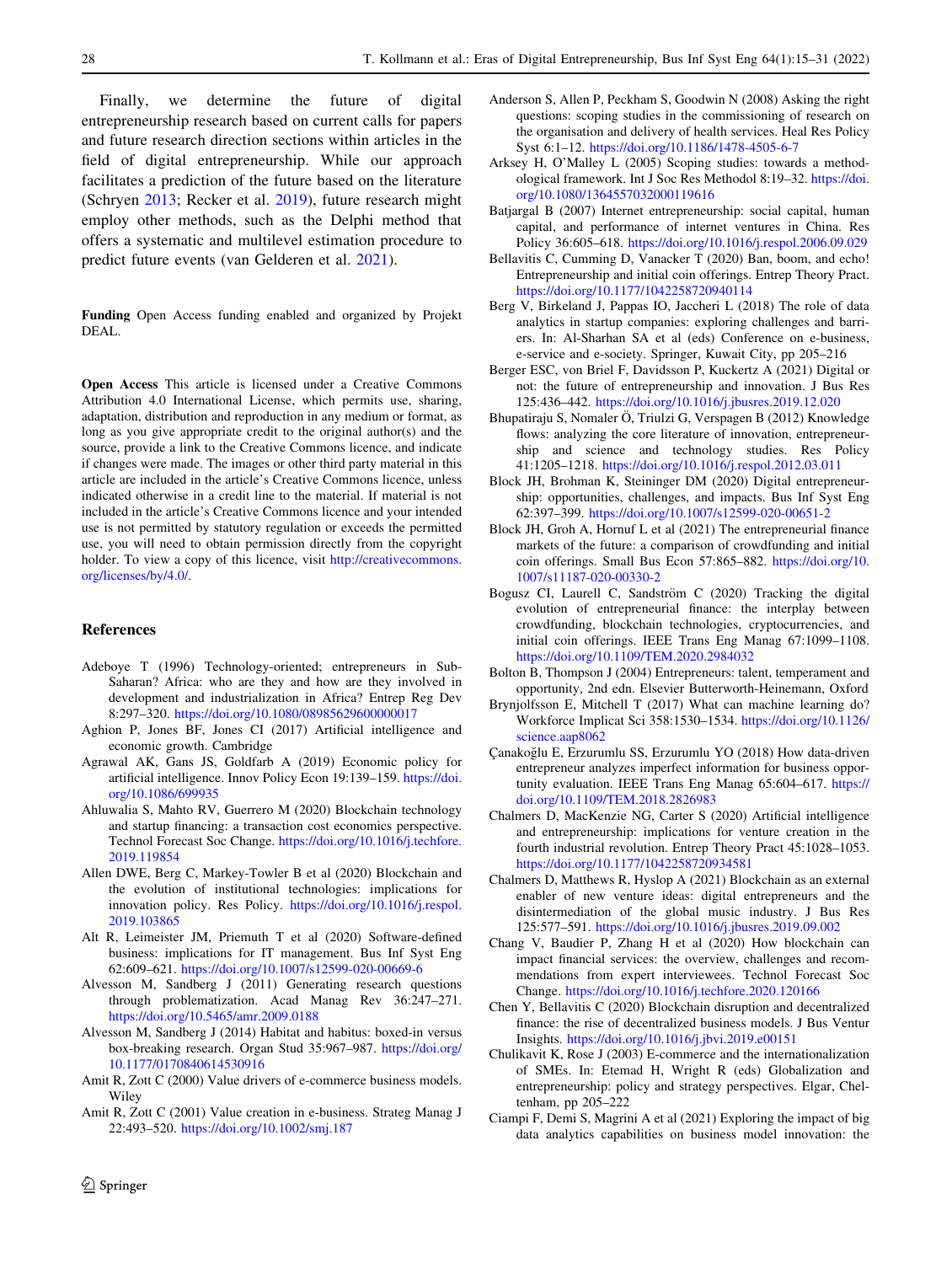<span id="page-14-0"></span>mediating role of entrepreneurial orientation. J Bus Res 123:1–13. <https://doi.org/10.1016/j.jbusres.2020.09.023>

- European Commission (1997) A European initiative in electronic commerce. [https://eur-lex.europa.eu/LexUriServ/LexUriServ.](https://eur-lex.europa.eu/LexUriServ/LexUriServ.do?uri=COM:1997:0157:FIN:EN:PDF) [do?uri=COM:1997:0157:FIN:EN:PDF.](https://eur-lex.europa.eu/LexUriServ/LexUriServ.do?uri=COM:1997:0157:FIN:EN:PDF) Accessed 21 Sep 2021
- Cormode G, Krishnamurthy B (2008) Key differences between web 1.0 and web 2.0. First Monday. [https://doi.org/10.5210/fm.v13i6.](https://doi.org/10.5210/fm.v13i6.2125) [2125](https://doi.org/10.5210/fm.v13i6.2125)
- Cram WA, Templier M, Paré G (2020) (Re)considering the concept of literature review reproducibility. J Assoc Inf Syst 21:1103–1114. <https://doi.org/10.17705/1jais.00630>
- Crawford M (1994) Around the world on a shoestring. Can Bus 67:83
- Dai H, Yin J, Wang K et al (2018) Trust building in dynamic process of internet entrepreneurial social network. IEEE Access 6:79138–79150. <https://doi.org/10.1109/ACCESS.2018.2883755>
- Davidson E, Vaast E (2010) Digital entrepreneurship and its sociomaterial enactment. In: Proceedings of the 43rd Hawaii international conference on system sciences, Honolulu. IEEE Xplore, pp 1–10
- de Soto H (2017) A tale of two civilizations in the era of facebook and blockchain. Small Bus Econ 49:729–739. [https://doi.org/10.](https://doi.org/10.1007/s11187-017-9949-4) [1007/s11187-017-9949-4](https://doi.org/10.1007/s11187-017-9949-4)
- Dhar V, Jarke M, Laartz J (2014) Big data. Bus Inf. Syst Eng 6:257–259. <https://doi.org/10.1007/s12599-014-0338-0>
- Dobbs K, Buelow A (2000) Online entrepreneurs. Training 37:38
- Dy AM, Marlow S, Martin L (2017) A Web of opportunity or the same old story? Women digital entrepreneurs and intersectionality theory. Hum Relat 70:286–311. [https://doi.org/10.1177/](https://doi.org/10.1177/0018726716650730) [0018726716650730](https://doi.org/10.1177/0018726716650730)
- Elia G, Margherita A, Passiante G (2020) Digital entrepreneurship ecosystem: how digital technologies and collective intelligence are reshaping the entrepreneurial process. Technol Forecast Soc Change. <https://doi.org/10.1016/j.techfore.2019.119791>
- Feindt S, Jeffcoate J, Chappell C (2002) Identifying success factors for rapid growth in SME e-commerce. Small Bus Econ 19:51–62. <https://doi.org/10.1023/A:1016165825476>
- Fisch C (2019) Initial coin offerings (ICOs) to finance new ventures. J Bus Ventur 34:1–22. [https://doi.org/10.1016/j.jbusvent.2018.](https://doi.org/10.1016/j.jbusvent.2018.09.007) [09.007](https://doi.org/10.1016/j.jbusvent.2018.09.007)
- Fisch C, Block JH (2018) Six tips for your (systematic) literature review in business and management research. Manag Rev Q 68:103–106. <https://doi.org/10.1007/s11301-018-0142-x>
- Fossen FM, Sorgner A (2021) Digitalization of work and entry into entrepreneurship. J Bus Res 125:548–563. [https://doi.org/10.](https://doi.org/10.1016/j.jbusres.2019.09.019) [1016/j.jbusres.2019.09.019](https://doi.org/10.1016/j.jbusres.2019.09.019)
- Gagan K, Majumdar SK, Menon S (2018) Manoeuvre of electronic entrepreneurial ecosystem to contemporary indicator of techno business leadership in industry 4.0: digital entrepreneurship. Glob J Enterp Inf Syst 10:25–33
- Garbuio M, Lin N (2019) Artificial intelligence as a growth engine for health care startups: emerging business models. Calif Manag Rev 61:59–83. <https://doi.org/10.1177/0008125618811931>
- Ghezzi A, Cavallo A (2020) Agile business model innovation in digital entrepreneurship: lean startup approaches. J Bus Res 110:519–537. <https://doi.org/10.1016/j.jbusres.2018.06.013>
- Giones F, Brem A (2017) Digital technology entrepreneurship: a definition and research agenda. Technol Innov Manag Rev 7:44–51. <https://doi.org/10.22215/timreview1076>
- Glikson E, Woolley AW (2020) Human trust in artificial intelligence: review of empirical research. Acad Manag Ann 14:627–660. <https://doi.org/10.5465/annals.2018.0057>
- Gould C, Zhao F (2006) Online information privacy and its implications for e-entrepreneurship and e-business ethics. In: Zhao F (ed) Entrepreneurship and innovations in e-business: an integrative perspective. IGI Global
- Grégoire DA, Shepherd DA (2012) Technology-market combinations and the identification of entrepreneurial opportunities: an investigation of the opportunity-individual nexus. Acad Manag J 55:753–785. <https://doi.org/10.5465/amj.2011.0126>
- Gruber M, Henkel J (2006) New ventures based on open innovation: an empirical analysis of start-up firms in embedded Linux. Int J Technol Manag 33:356–372. [https://doi.org/10.1504/IJTM.2006.](https://doi.org/10.1504/IJTM.2006.009249) [009249](https://doi.org/10.1504/IJTM.2006.009249)
- Hannigan TR, Briggs AR, Valadao R et al (2021) A new tool for policymakers: mapping cultural possibilities in an emerging AI entrepreneurial ecosystem. Res Policy. [https://doi.org/10.1016/j.](https://doi.org/10.1016/j.respol.2021.104315) [respol.2021.104315](https://doi.org/10.1016/j.respol.2021.104315)
- Häsel M, Kollmann T, Breugst N (2010) IT competence in internet founder teams. Bus Inf Syst Eng 2:209–217. [https://doi.org/10.](https://doi.org/10.1007/s12599-010-0109-5) [1007/s12599-010-0109-5](https://doi.org/10.1007/s12599-010-0109-5)
- Henricks M (1993a) The sky's the limit. Entrepreneur 38–40
- Henricks M (1993b) The virtual entrepreneur. Success 41–44
- Huang W, Meoli M, Vismara S (2020) The geography of initial coin offerings. Small Bus Econ 55:77–102. [https://doi.org/10.1007/](https://doi.org/10.1007/s11187-019-00135-y) [s11187-019-00135-y](https://doi.org/10.1007/s11187-019-00135-y)
- Hull CE, Hung Y-TC, Hair N et al (2007) Taking advantage of digital opportunities: a typology of digital entrepreneurship. Int J Netw Virtual Organ 4:290–303. [https://doi.org/10.1504/IJNVO.2007.](https://doi.org/10.1504/IJNVO.2007.015166) [015166](https://doi.org/10.1504/IJNVO.2007.015166)
- Islam N, Marinakis Y, Olson S et al (2021) Is blockchain mining profitable in the long run? IEEE Trans Eng Manag. [https://doi.](https://doi.org/10.1109/TEM.2020.3045774) [org/10.1109/TEM.2020.3045774](https://doi.org/10.1109/TEM.2020.3045774)
- Jesson J, Matheson L, Lacey FM (2011) Doing your literature review: traditional and systematic techniques. Sage, London
- Keding C (2021) Understanding the interplay of artificial intelligence and strategic management: four decades of research in review. Manag Rev Q 71:91–134. [https://doi.org/10.1007/s11301-020-](https://doi.org/10.1007/s11301-020-00181-x) [00181-x](https://doi.org/10.1007/s11301-020-00181-x)
- Kher R, Terjesen S, Liu C (2021) Blockchain, bitcoin, and ICOs: a review and research agenda. Small Bus Econ 56:1699–1720. <https://doi.org/10.1007/s11187-019-00286-y>
- Kleine-Stegemann L (2021) Lean analytics: Ein Vorgehensmodell zur Nutzung von Data Analytics in Startups der Digitalen Wirtschaft. In: Kollmann T (ed) Handbuch Digitale Wirtschaft. Springer, Wiesbaden
- Kollmann T (1998) The information triple jump as the measure of success in electronic commerce. Electron Mark 8:44–49
- Kollmann T (2006) What is e-entrepreneurship? Fundamentals of company founding in the net economy. Int J Technol Manag 33:322–340. <https://doi.org/10.1504/IJTM.2006.009247>
- Kollmann T (2019) E-Business: Grundlagen elektronischer Geschäfts-pro-zes-se in der Digitalen Wirtschaft, 7th edn. Springer, Wiesbaden
- Kollmann T, Häsel M, Breugst N (2009) Competence of IT professionals in e-business venture teams: the effect of experience and expertise on preference structure. J Manag Inf Syst 25:51–80. <https://doi.org/10.2753/MIS0742-1222250402>
- Kollmann T, Kuckertz A, Stöckmann C (2010) E-entrepreneurship and ICT ventures: strategy, organization and technology. IGI Global, Hershey
- Kollmann T, Lomberg C, Peschl A (2016) Web 1.0, web 2.0, and web 3.0. In: Lee I (ed) Encyclopedia of e-commerce development, implementation, and management. Hershey, IGI Global, pp 1139–1148
- Kollmann T (2020a) Digital Entrepreneurship: Unternehmensgründung in der digitalen Wirtschaft. In: Hölzle K et al (eds) Perspektiven des Entrepreneurships: Unternehmerische Konzepte zwischen Theorie und Praxis. Schäffer-Poeschel, Stuttgart, pp 331–342
- Kollmann T, Hensellek S, de Cruppe K, Sirges A (2020b) Toward a renaissance of cooperatives fostered by blockchain on electronic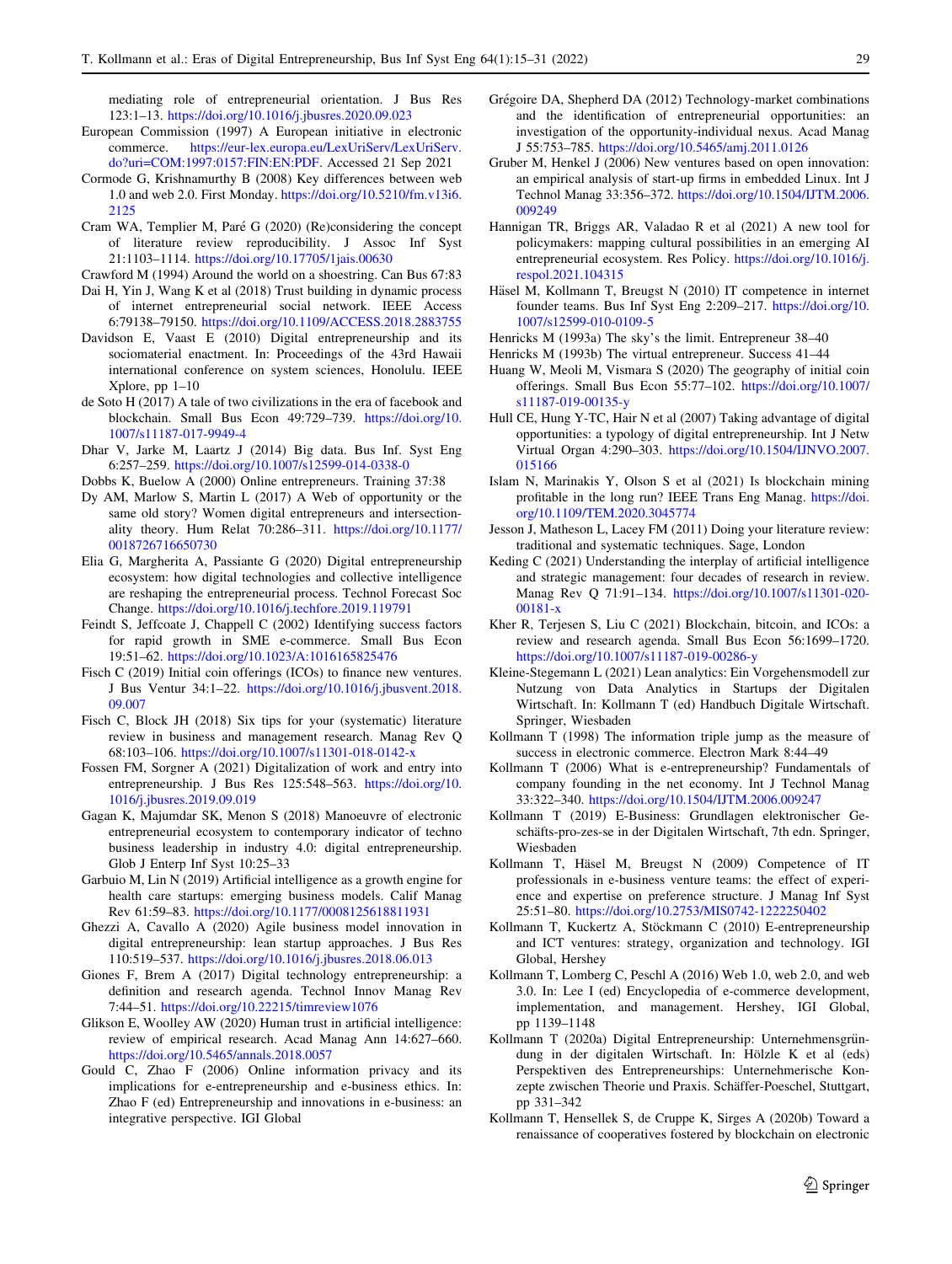<span id="page-15-0"></span>marketplaces: a theory-driven case study approach. Electron Mark 30:273–284. <https://doi.org/10.1007/s12525-019-00369-4>

- Korzynski P, Haenlein M, Rautiainen M (2021) Impression management techniques in crowdfunding: an analysis of kickstarter videos using artificial intelligence. Eur Manag J. [https://doi.org/](https://doi.org/10.1016/j.emj.2021.01.001) [10.1016/j.emj.2021.01.001](https://doi.org/10.1016/j.emj.2021.01.001)
- Kraus S, Palmer C, Kailer N et al (2019) Digital entrepreneurship: a research agenda on new business models for the twenty-first century. Int J Entrep Behav Res 25:353–375. [https://doi.org/10.](https://doi.org/10.1108/IJEBR-06-2018-0425) [1108/IJEBR-06-2018-0425](https://doi.org/10.1108/IJEBR-06-2018-0425)
- Kraus S, Breier M, Dasí-Rodríguez S (2020) The art of crafting a systematic literature review in entrepreneurship research. Int Entrep Manag J 16:1023–1042. [https://doi.org/10.1007/s11365-](https://doi.org/10.1007/s11365-020-00635-4) [020-00635-4](https://doi.org/10.1007/s11365-020-00635-4)
- Lévesque M, Joglekar N (2018) Guest editorial Resource, routine, reputation, or regulation shortages: can data- and analyticsdriven capabilities inform tech entrepreneur decisions. IEEE Trans Eng Manag 65:537–544. [https://doi.org/10.1109/TEM.](https://doi.org/10.1109/TEM.2018.2869183) [2018.2869183](https://doi.org/10.1109/TEM.2018.2869183)
- Liebregts W, Darnihamedani P, Postma E, Atzmueller M (2020) The promise of social signal processing for research on decisionmaking in entrepreneurial contexts. Small Bus Econ 55:589–605. <https://doi.org/10.1007/s11187-019-00205-1>
- Lin C, Kunnathur A (2019) Strategic orientations, developmental culture, and big data capability. J Bus Res 105:49–60. [https://doi.](https://doi.org/10.1016/j.jbusres.2019.07.016) [org/10.1016/j.jbusres.2019.07.016](https://doi.org/10.1016/j.jbusres.2019.07.016)
- Lyytinen K, Yoo Y, Boland RJJ (2016) Digital product innovation within four classes of innovation networks. Inf Syst J 26:47–75
- Makridakis S (2017) The forthcoming artificial intelligence (AI) revolution: its impact on society and firms. Futures 90:46–60. <https://doi.org/10.1016/j.futures.2017.03.006>
- Mariani MM, Nambisan S (2021) Innovation analytics and digital innovation experimentation: the rise of research-driven online review platforms. Technol Forecast Soc Change. [https://doi.org/](https://doi.org/10.1016/j.techfore.2021.121009) [10.1016/j.techfore.2021.121009](https://doi.org/10.1016/j.techfore.2021.121009)
- Marr B (2016) Big data in practice: how 45 successful companies used big data analytics to deliver extraordinary results. Wiley, Chichester
- Masiak C, Block JH, Masiak T et al (2020) Initial coin offerings (ICOs): market cycles and relationship with bitcoin and ether. Small Bus Econ 55:1113–1130. [https://doi.org/10.1007/s11187-](https://doi.org/10.1007/s11187-019-00176-3) [019-00176-3](https://doi.org/10.1007/s11187-019-00176-3)
- Massaro M, Dumay J, Guthrie J (2016) On the shoulders of giants: undertaking a structured literature review in accounting. Accounting Audit Account J 29:767–801. [https://doi.org/10.](https://doi.org/10.1108/AAAJ-01-2015-1939) [1108/AAAJ-01-2015-1939](https://doi.org/10.1108/AAAJ-01-2015-1939)
- Matlay H (2003a) e-Babel: in search of a theory of e-everything. Birmingham
- Matlay H (2003b) Small tourism firms in e-Europe: definitional, conceptual and contextual considerations. In: Rhodri T (ed) Small firms in tourism: international perspectives. Pergamon, Oxford, pp 297–312
- Matlay H (2004) E-entrepreneurship and small e-business development: towards a comparative research agenda. J Small Bus Enterp Dev 11:408–414. [https://doi.org/10.1108/](https://doi.org/10.1108/14626000410551663) [14626000410551663](https://doi.org/10.1108/14626000410551663)
- Matlay H, Westhead P (2005) Virtual teams and the rise of e-entrepreneurship in Europe. Int Small Bus J 23:279–302. <https://doi.org/10.1177/0266242605052074>
- McFedries P (2002) Tall poppy syndrome dot-com. IEEE Spectr 39:68–68. <https://doi.org/10.1109/MSPEC.2002.1088460>
- Meier O, Sannajust A (2021) The smart contract revolution: a solution for the holdup problem? Small Bus Econ 57:1073–1088. [https://](https://doi.org/10.1007/s11187-020-00339-7) [doi.org/10.1007/s11187-020-00339-7](https://doi.org/10.1007/s11187-020-00339-7)
- Momtaz PP (2020) Entrepreneurial finance and moral hazard: evidence from token offerings. J Bus Ventur. [https://doi.org/10.](https://doi.org/10.1016/j.jbusvent.2020.106001) [1016/j.jbusvent.2020.106001](https://doi.org/10.1016/j.jbusvent.2020.106001)
- Murphy A, Tucker H, Coyne M, Touryalai H (2020) GLOBAL 2000: the world's largest public companies. [https://www.forbes.com/](https://www.forbes.com/global2000/#7acf271f335d) [global2000/#7acf271f335d](https://www.forbes.com/global2000/#7acf271f335d). Accessed 21 Sep 2021
- Nambisan S (2017) Digital entrepreneurship: toward a digital technology perspective of entrepreneurship. Entrep Theory Pract 41:1029–1055. <https://doi.org/10.1111/etap.12254>
- Nambisan S, Wright M, Feldman M (2019) The digital transformation of innovation and entrepreneurship: progress, challenges and key themes. Res Policy. <https://doi.org/10.1016/j.respol.2019.03.018>
- Nofer M, Gomber P, Hinz O, Schiereck D (2017) Blockchain. Bus Inf. Syst Eng 59:183–187. [https://doi.org/10.1007/s12599-017-](https://doi.org/10.1007/s12599-017-0467-3) [0467-3](https://doi.org/10.1007/s12599-017-0467-3)
- Obschonka M, Audretsch DB (2020) Artificial intelligence and big data in entrepreneurship: a new era has begun. Small Bus Econ 55:529–539. <https://doi.org/10.1007/s11187-019-00202-4>
- Obschonka M, Lee N, Rodríguez-Pose A et al (2020) Big data methods, social media, and the psychology of entrepreneurial regions: capturing cross-county personality traits and their impact on entrepreneurship in the USA. Small Bus Econ 55:567–588. <https://doi.org/10.1007/s11187-019-00204-2>
- Ofek E, Richardson M (2003) Dotcom mania: the rise and fall of internet stock prices. J Financ 58:1113–1137. [https://doi.org/10.](https://doi.org/10.1111/1540-6261.00560) [1111/1540-6261.00560](https://doi.org/10.1111/1540-6261.00560)
- Ojala A (2016) Business models and opportunity creation: how IT entrepreneurs create and develop business models under uncertainty. Inf Syst J 26:451–476. <https://doi.org/10.1111/isj.12078>
- Palmié M, Wincent J, Parida V, Caglar U (2020) The evolution of the financial technology ecosystem: an introduction and agenda for future research on disruptive innovations in ecosystems. Technol Forecast Soc Change. [https://doi.org/10.1016/j.techfore.2019.](https://doi.org/10.1016/j.techfore.2019.119779) [119779](https://doi.org/10.1016/j.techfore.2019.119779)
- Paré G, Trudel M-C, Jaana M, Kitsiou S (2015) Synthesizing information systems knowledge: a typology of literature reviews. Inf Manag 52:183–199. <https://doi.org/10.1016/j.im.2014.08.008>
- Peng W-B, Chen X-H (2012) Study on the optimization of undergraduates' internet entrepreneurship environment in China. In: 19th International conference on management science & engineering. IEEE, Dallas, pp 896–905
- Poon S, Swatman PMC (1997) Small business use of the internet: findings from Australian case studies. Int Mark Rev 14:385–402. <https://doi.org/10.1108/02651339710184343>
- Porter ME (2001) The value chain and competitive advantage. In: Barnes D (ed) Understanding business processes. Routledge, London, pp 50–66
- Provost F, Fawcett T (2013) Data science and its relationship to big data and data-driven decision making. Big Data 1:51–59. [https://](https://doi.org/10.1089/big.2013.1508) [doi.org/10.1089/big.2013.1508](https://doi.org/10.1089/big.2013.1508)
- Prüfer J, Prüfer P (2020) Data science for entrepreneurship research: studying demand dynamics for entrepreneurial skills in the Netherlands. Small Bus Econ 55:651–672. [https://doi.org/10.](https://doi.org/10.1007/s11187-019-00208-y) [1007/s11187-019-00208-y](https://doi.org/10.1007/s11187-019-00208-y)
- Recker J, Indulska M, Green PF et al (2019) Information systems as representations: a review of the theory and evidence. J Assoc Inf Syst 20:735–786. <https://doi.org/10.17705/1jais.00550>
- Recker J, von Briel F (2019) The future of digital entrepreneurship research: existing and emerging opportunities. In: Krcmar H, et al. (eds.), 40th International conference on information systems. Munich
- Richter C, Kraus S, Brem A et al (2017) Digital entrepreneurship: innovative business models for the sharing economy. Creat Innov Manag 26:300–310. <https://doi.org/10.1111/caim.12227>
- Rippa P, Secundo G (2019) Digital academic entrepreneurship: the potential of digital technologies on academic entrepreneurship.